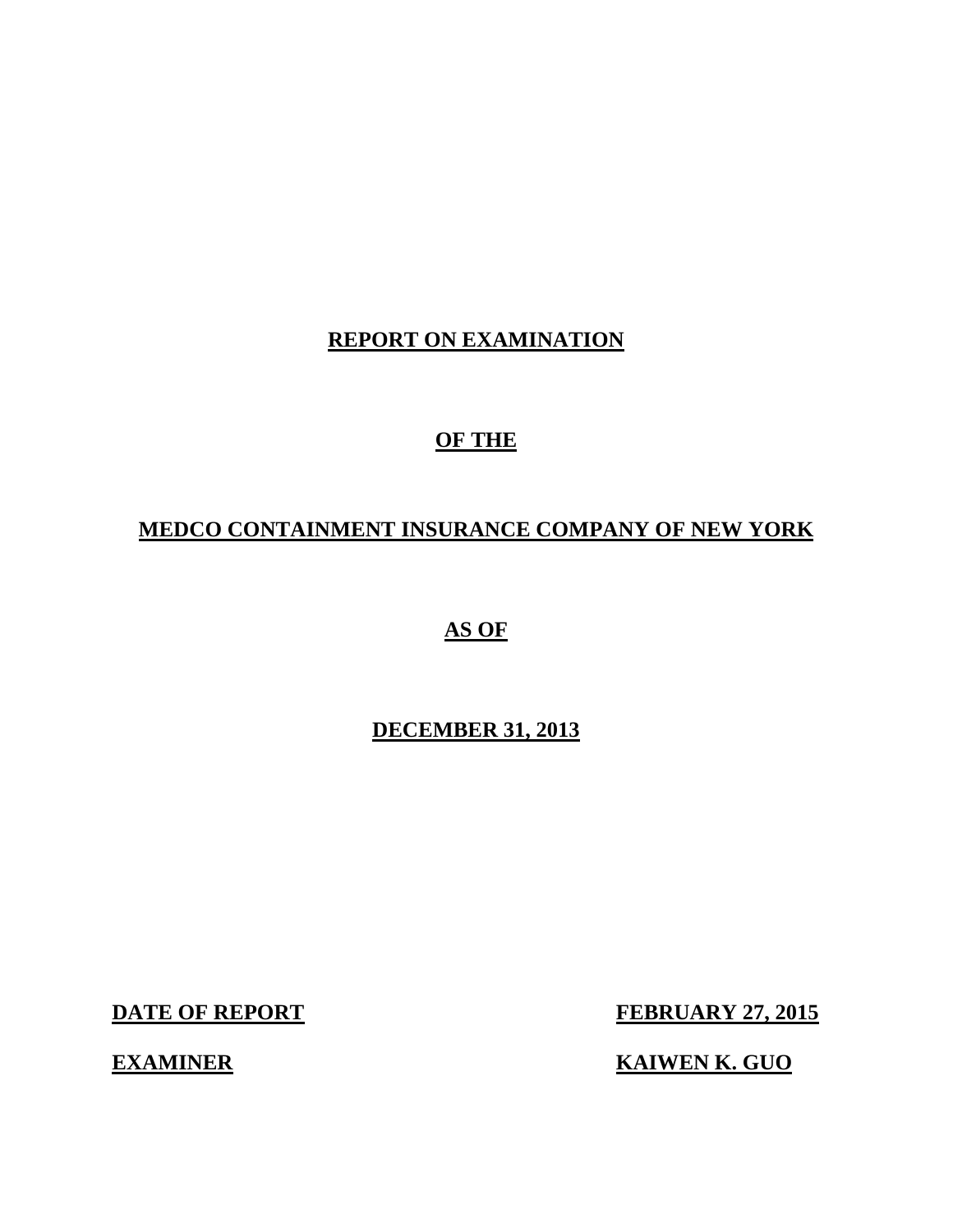## **TABLE OF CONTENTS**

| <u>ITEM NO.</u> |                                                                                                                                                                                                                                                                                    | PAGE NO.                       |
|-----------------|------------------------------------------------------------------------------------------------------------------------------------------------------------------------------------------------------------------------------------------------------------------------------------|--------------------------------|
| 1.              | Scope of the examination                                                                                                                                                                                                                                                           | 3                              |
| 2.              | Description of the Company                                                                                                                                                                                                                                                         | 5                              |
|                 | Management and controls<br>A.<br><b>B.</b><br>Corporate governance<br>$C_{\cdot}$<br>Territory and plan of operation<br>Holding company system<br>D.<br>Significant operating ratios<br>Ε.<br>Circular Letter No. 2 (2013) – Disaster Planning,<br>F.<br>Preparedness and Response | 7<br>9<br>13<br>14<br>19<br>19 |
|                 | G.<br>Accounts and records                                                                                                                                                                                                                                                         | 20                             |
| 3.              | <b>Financial statements</b>                                                                                                                                                                                                                                                        | 25                             |
|                 | <b>Balance</b> sheet<br>$A_{\cdot}$<br>Statement of revenue, expenses and capital and<br><b>B.</b><br>surplus                                                                                                                                                                      | 26<br>27                       |
| 4.              | Market conduct activities                                                                                                                                                                                                                                                          | 29                             |
| 5.              | Compliance with prior report on examination                                                                                                                                                                                                                                        | 30                             |
| 6.              | Summary of comments and recommendations                                                                                                                                                                                                                                            | 36                             |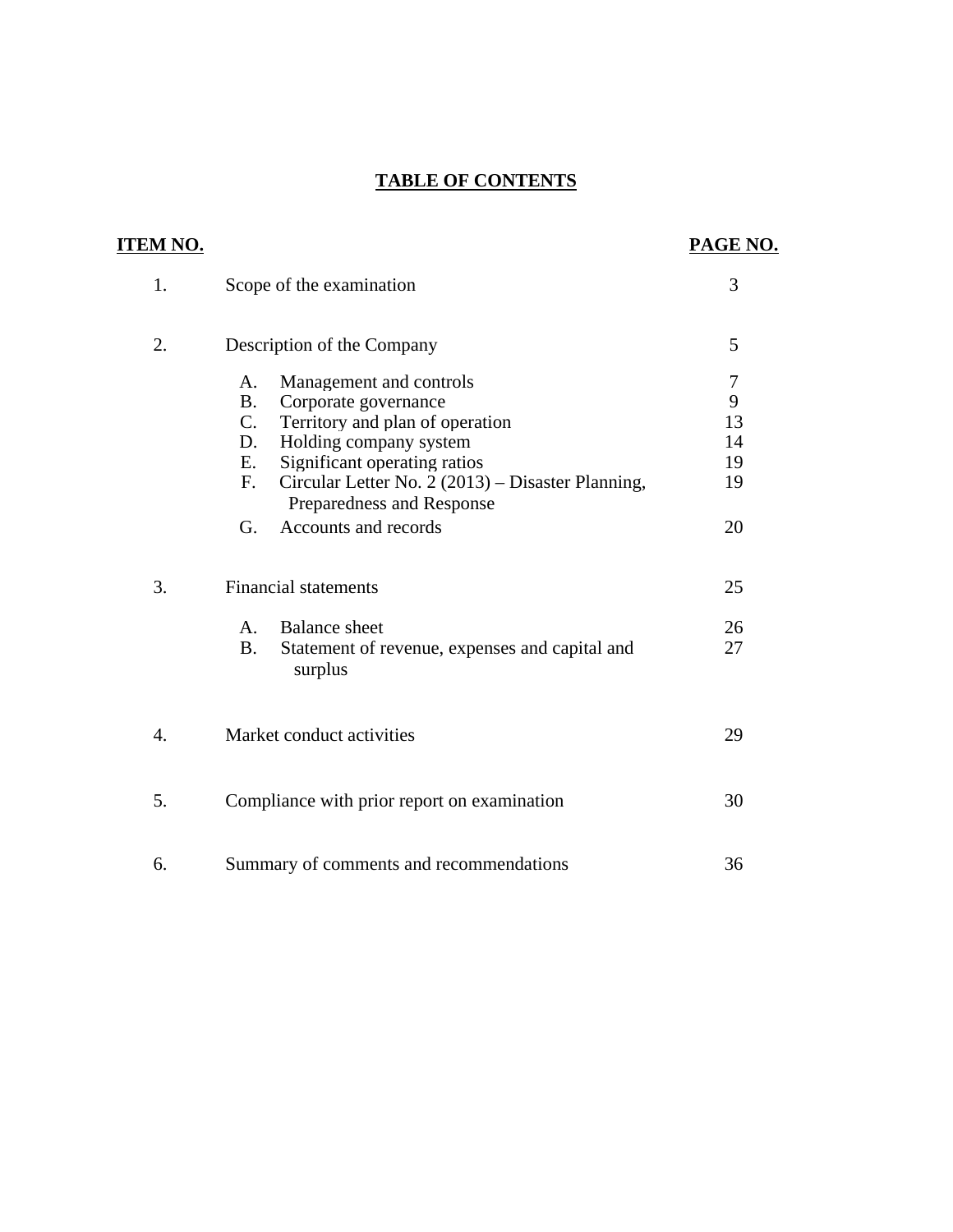

# NEW YORK STATE DEPARTMENT<sub>of</sub> **SCIAL SERVICES**

 Andrew M. Cuomo Benjamin M. Lawsky Governor Superintendent and Superintendent Superintendent Superintendent Superintendent Superintendent Superintendent

February 27, 2015

Honorable Benjamin M. Lawsky Superintendent of Financial Services Albany, New York 12257

Sir:

Pursuant to the requirements of the New York Insurance Law, and acting in accordance with the instructions contained in Appointment Number 31174, dated March 25, 2014, attached hereto, I have made an examination into the condition and affairs of the Medco Containment Insurance Company of New York, a for-profit stock company licensed pursuant to the provisions of Article 42 of the New York Insurance Law, as of December 31, 2013. The following report is respectfully submitted thereon.

The examination was conducted at the home office of Medco Health Solution, Inc. ("MHS") located at 100 Parsons Pond Drive, Franklin Lakes, New Jersey. The Company maintains its books of account and corporate records at this location. The Company has obtained regulatory approval for this arrangement pursuant to the requirements of Section 325(b) of the New York Insurance Law.

Wherever the designations the "Company" or "MCICNY" appear herein, without qualification, they should be understood to indicate Medco Containment Insurance Company of New York.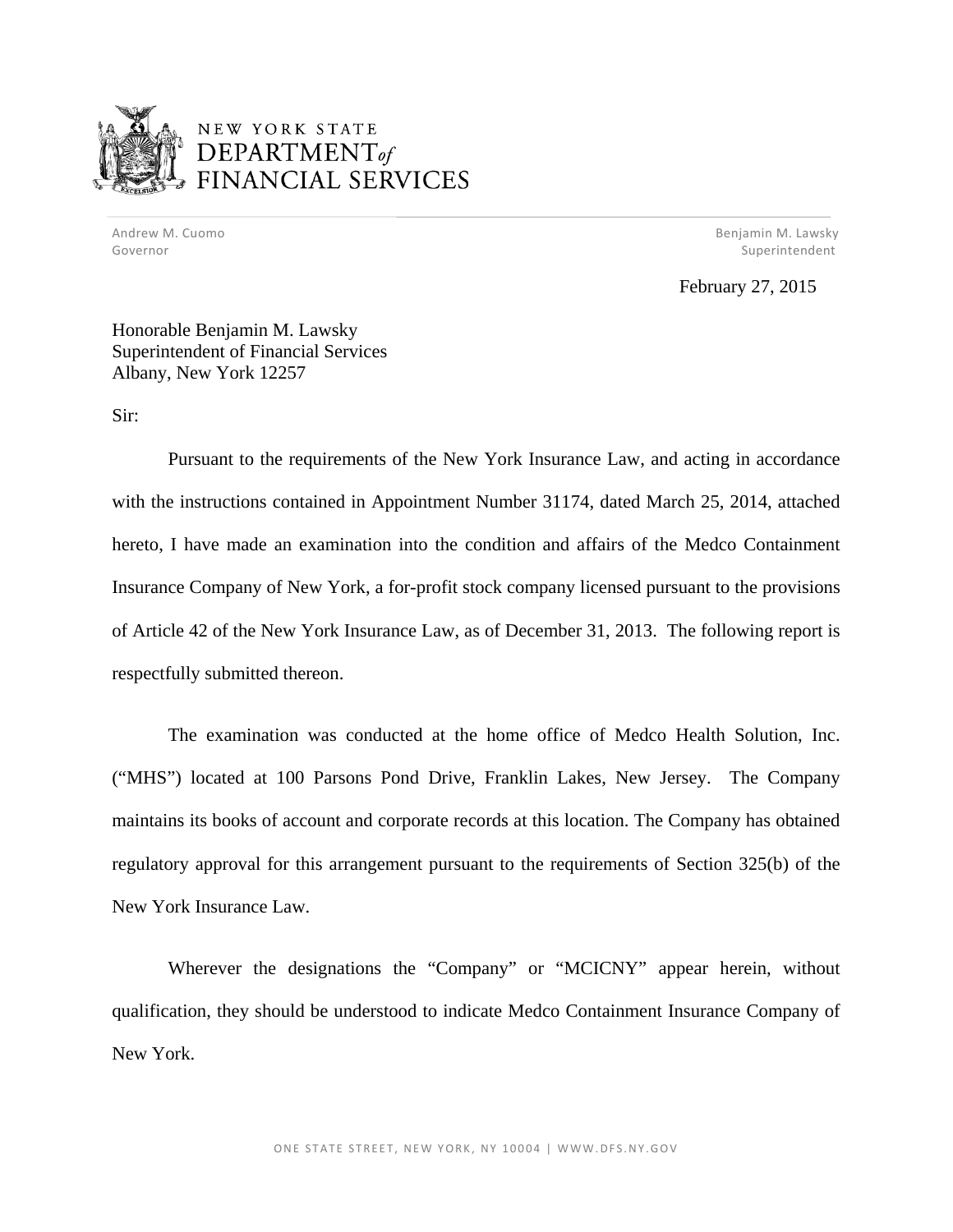Wherever the designations "MHS" or the "Parent" appear herein, without qualification, they should be understood to indicate Medco Health Solutions, Inc., MCICNY's parent company.

Wherever the designation "ESHC" appears herein, without qualification, it should be understood to indicate Express Scripts Holding Company, MCICNY's ultimate parent company.

Wherever the designation the "Department" appears herein, without qualification, it should be understood to indicate the New York State Department of Financial Services.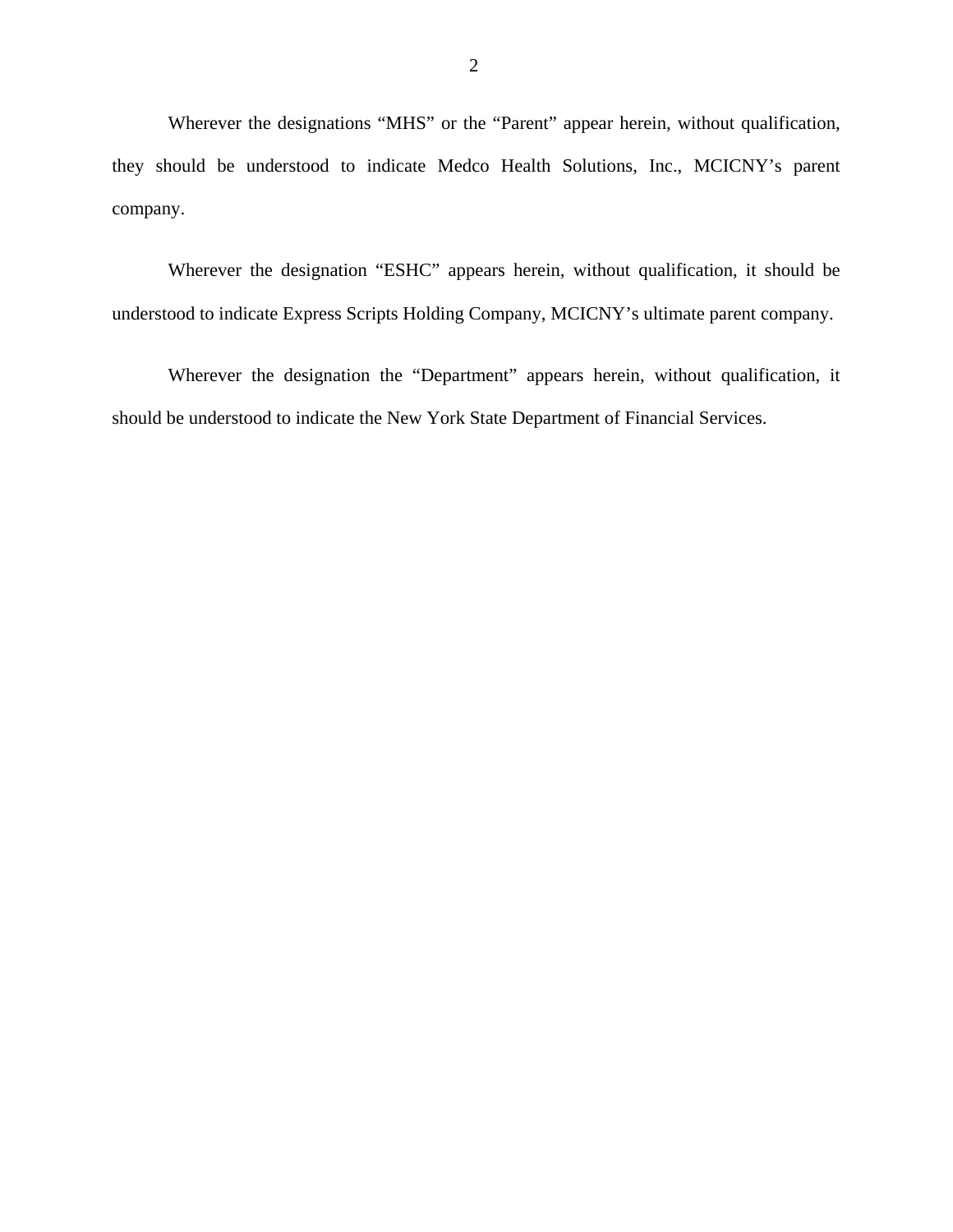## 1. SCOPE OF THE EXAMINATION

The previous examination was conducted as of December 31, 2010. This examination of the Company was a combined (financial and market conduct) examination and covered the threeyear period January 1, 2011 to December 31, 2013. The financial component of the examination was conducted as a financial examination, as defined in the National Association of Insurance Commissioners ("NAIC") *Financial Condition Examiners Handbook, 2013 Edition* (the "Handbook"). The examination was conducted observing the guidelines and procedures in the Handbook. Where deemed appropriate by the examiner, transactions occurring subsequent to December 31, 2013 were also reviewed.

The examination was conducted on a risk-focused basis in accordance with the provisions of the Handbook, which provides guidance for the establishment of an examination plan based on the examiner's assessment of risk in the Company's operations and utilizes that evaluation in formulating the nature and extent of the examination. The examiner planned and performed the examination to evaluate the Company's current financial condition, as well as to identify prospective risks that may threaten the future solvency of MCICNY.

The examiner identified key processes, assessed the risks within those processes and assessed the internal control systems and procedures used to mitigate those risks. The examination also included an assessment of the principles used and significant estimates made by management, an evaluation of the overall financial statement presentation, and determined management's compliance with the Department's statutes and guidelines, Statutory Accounting Principles as adopted by the Department, and NAIC Annual Statement instructions.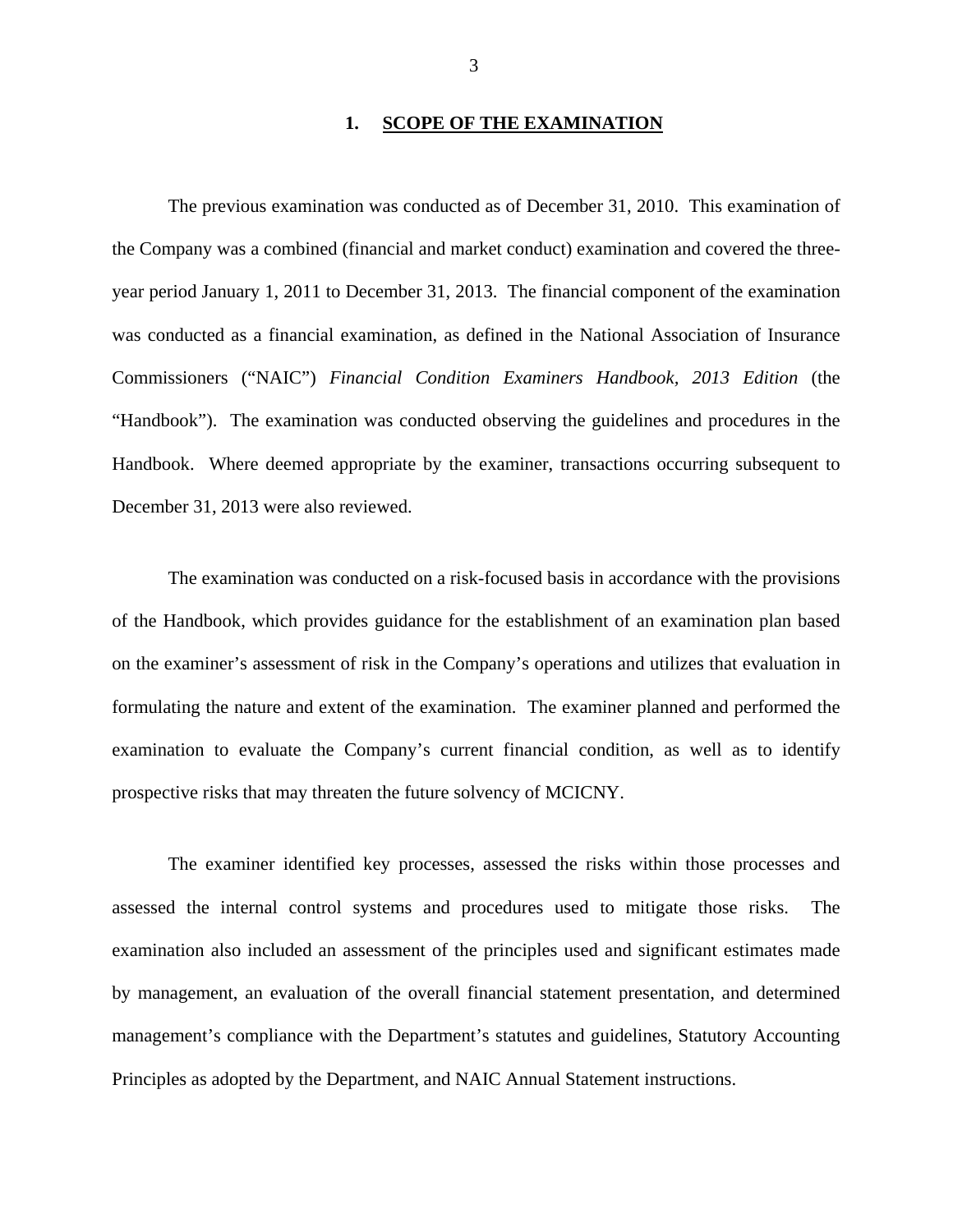Information concerning the Company's organizational structure, business approach and control environment were utilized to develop the examination approach. The examination evaluated the Company's risks and management activities in accordance with the NAIC's nine branded risk categories.

These categories are as follows:

- Pricing/Underwriting
- Reserving
- Operational
- Strategic
- Credit
- Market
- Liquidity
- Legal
- Reputational

The Company was audited annually, for the years 2011 through 2013, by the accounting firm of PricewaterhouseCoopers, LLP ("PWC"). The Company received an unqualified opinion in each of those years. Certain audit work papers of PWC were reviewed and relied upon in conjunction with this examination. A review was also made of ESHC's Internal Audit function and Enterprise Risk Management program, as they relate to the Company.

The examiner reviewed the corrective actions taken by the Company with respect to the comments and recommendations contained in the prior report on examination. The results of the examiner's review are contained in Item Six of this report.

This report on examination is confined to financial statements and comments on those matters which involve departures from laws, regulations or rules, or which require explanation or description.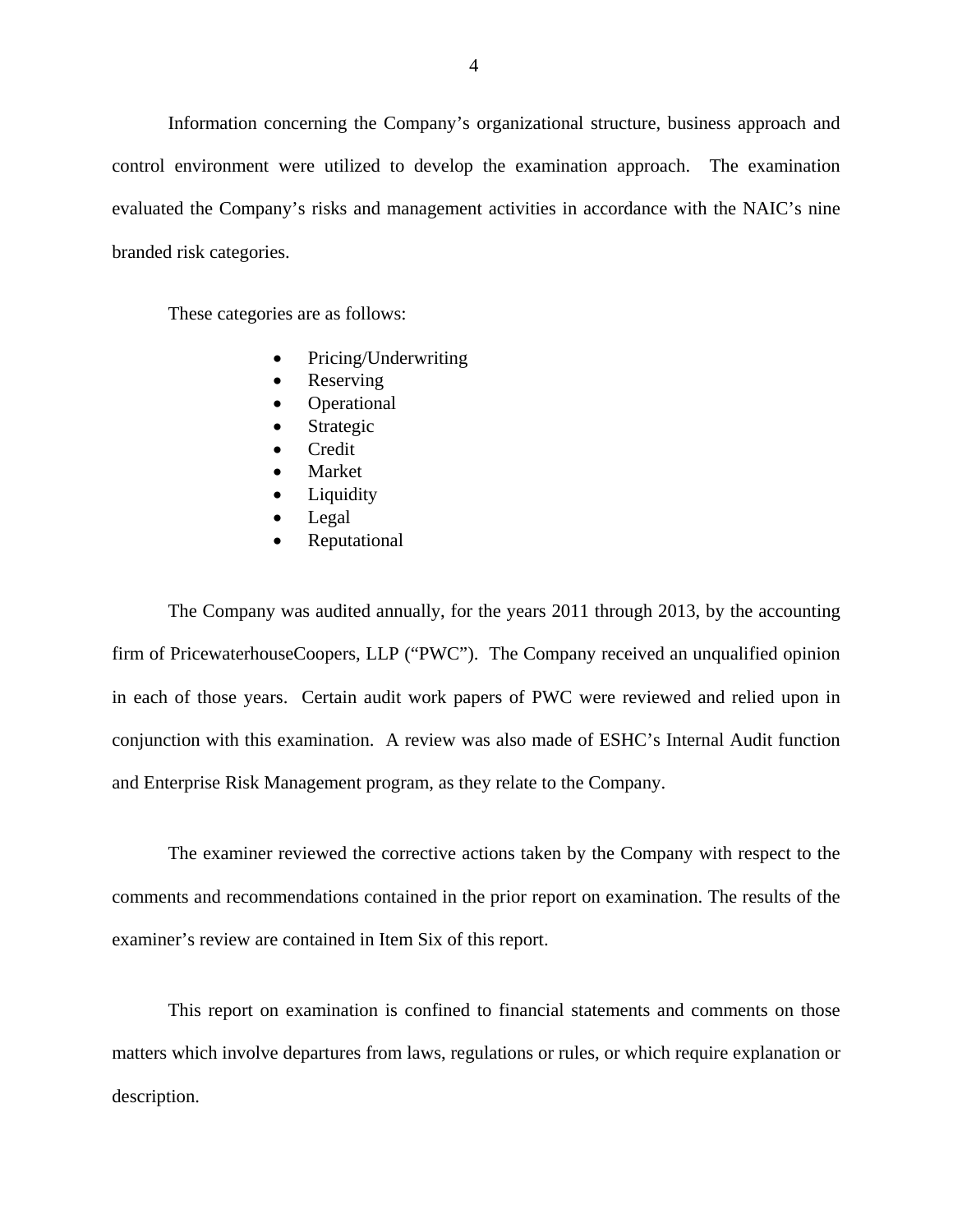## **2. DESCRIPTION OF THE COMPANY**

<span id="page-6-0"></span>The Company was incorporated in the State of New York on February 15, 1989, under the name American Nisshin Insurance Company, a property and casualty insurance corporation. The Company received its licensing authority from New York State on July 15, 1989, and commenced writing business on July 31, 1989. On November 1, 1994, the Company effected a name change to Medco Containment Insurance Company of New York following its August 31, 1994 acquisition by its current parent company, Medco Health Solutions, Inc. (formerly known as Merck-Medco Managed Care, LLC). Medco Health Solutions, Inc. ("MHS") is a national pharmacy benefits manager ("PBM") and a third-party administrator of the prescription drug programs and services for such clients as large private and public sector employers and their employees, physicians, pharmacies, drug manufacturers, etc. Effective December 12, 2005, DFS's predecessor, the New York State Department of Insurance approved MCICNY's Certificate of Amendment of Charter whereby all of the authorized property and casualty insurance lines, as defined in Section 1113(a) of the New York Insurance Law, were deleted from the Company's license. The Company simultaneously replaced the aforementioned deleted lines with accident and health lines and thereafter, MCICNY converted to an accident and health insurer pursuant to Article 42 of the New York Insurance Law. Commencing January 1, 2006, the Company began serving as a plan sponsor offering Medicare Part D prescription drug insurance coverage, under the Centers for Medicare & Medicaid Services ("CMS") sponsored Medicare Part D benefit. The Company provides Medicare drug benefit plan options for beneficiaries, including (i) a "standard Part D" benefit plan as mandated by statute, and (ii) for an additional premium, benefit plans with coverage that exceeds the standard Part D coverage.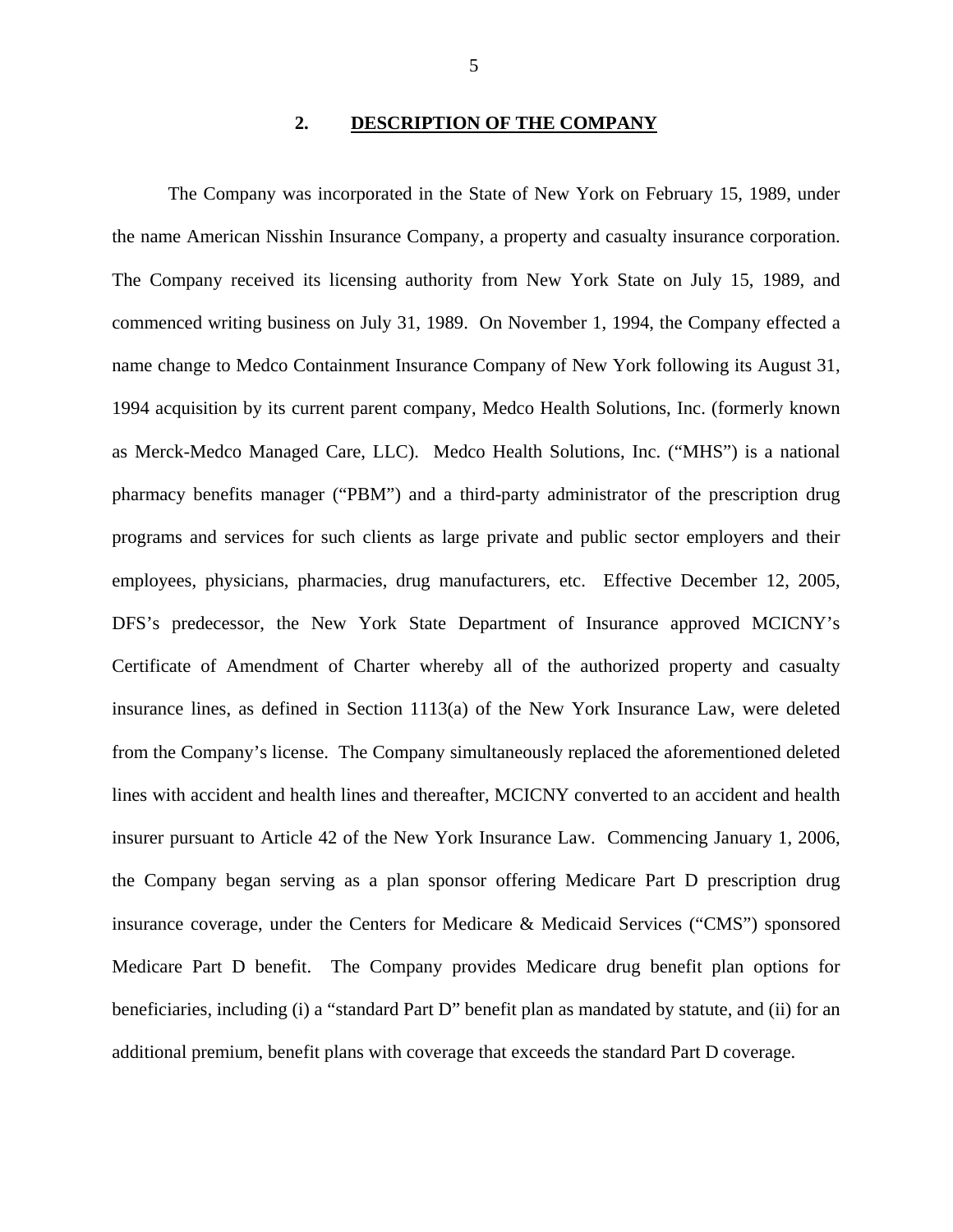subsidiaries of Express Scripts Holding Company. On July 21, 2011, MHS announced an agreement with Express Scripts Inc. ("ESI") whereby Express Scripts Inc. agreed to buy MHS for \$29.1 billion in cash and stock. On April 2, 2012, Express Scripts, Inc. and MHS merged, and MHS and ESI each became wholly owned

MCICNY is required to maintain \$100,000 of minimum paid-in capital based upon the line of business it is authorized to transact as set forth in Section 1113(a)(3)(i) of the New York Insurance Law. The Company reported, as of December 31, 2013, total paid-in capital of \$1,000,000, comprised of one million outstanding issued common shares at \$1 par value per share. Additionally, on December 31, 2013 the Company reported total capital and surplus in the amount of \$53,760,238. The Company's Risk Based Capital ("RBC") for the examination period increased during the examination period to 4,038% in 2013, from 2,872% 2011 resulting in a no-action level in each of the years.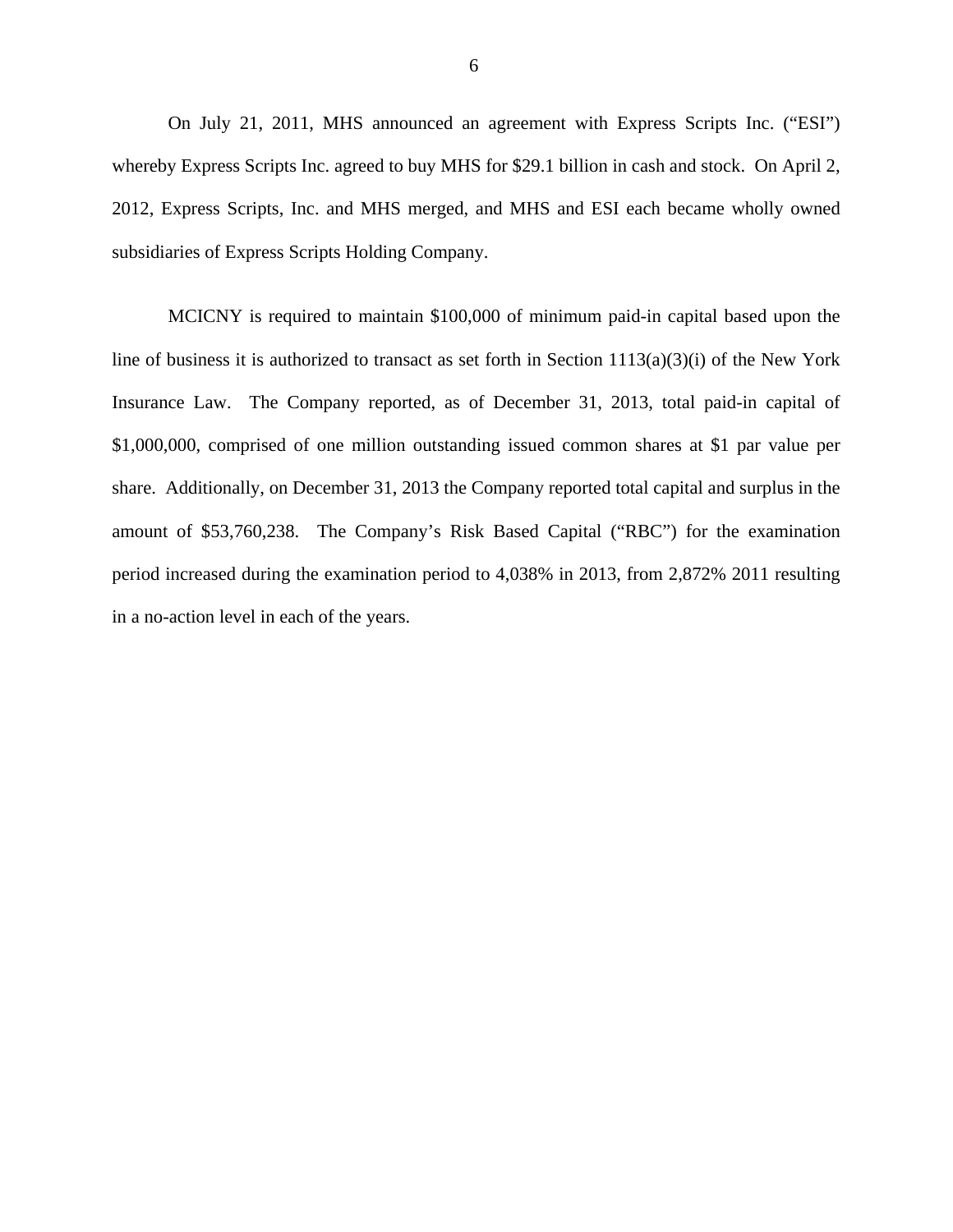<span id="page-8-0"></span>Pursuant to the Company's charter and by-laws, the corporate powers of the Company are to be exercised through a Board of Directors consisting of not less than seven nor more than fourteen members.

As of December 31, 2013, the seven members of the Board of Directors and their principal business affiliations were as follows:

| Name and Residence    | <b>Principal Business Affiliation</b>  |
|-----------------------|----------------------------------------|
| Regina Dennis         | Vice-President,                        |
| Nanuet, NY            | <b>Express Scripts Holding Company</b> |
| Keith Ebling          | General Counsel, Secretary,            |
| Town & Country, MO    | <b>Express Scripts Holding Company</b> |
| Michael Galvin        | Vice-President of Infrastructure,      |
| Hopewell Junction, NY | <b>Express Scripts Holding Company</b> |
| Mathew Harper         | Treasurer,                             |
| Wildwood, MO          | <b>Express Scripts Holding Company</b> |
| Edward Ignaczak       | <b>Executive Vice-President,</b>       |
| Clarkson Valley, MO   | <b>Express Scripts Holding Company</b> |
| Patrick McNamee       | <b>Executive Vice-President,</b>       |
| Clayton, MO           | <b>Express Scripts Holding Company</b> |
| <b>Britton Pim</b>    | Vice-President of Product Development, |
| St. Louis, MO         | Express Scripts Holding Company.       |

The board of directors (the "Board") held quarterly meetings for calendar year 2011 and the first half of calendar year 2012. On June 1, 2012, the Board adopted various amendments to MCICNY's by-laws, which were approved by the Department in August, 2012. One such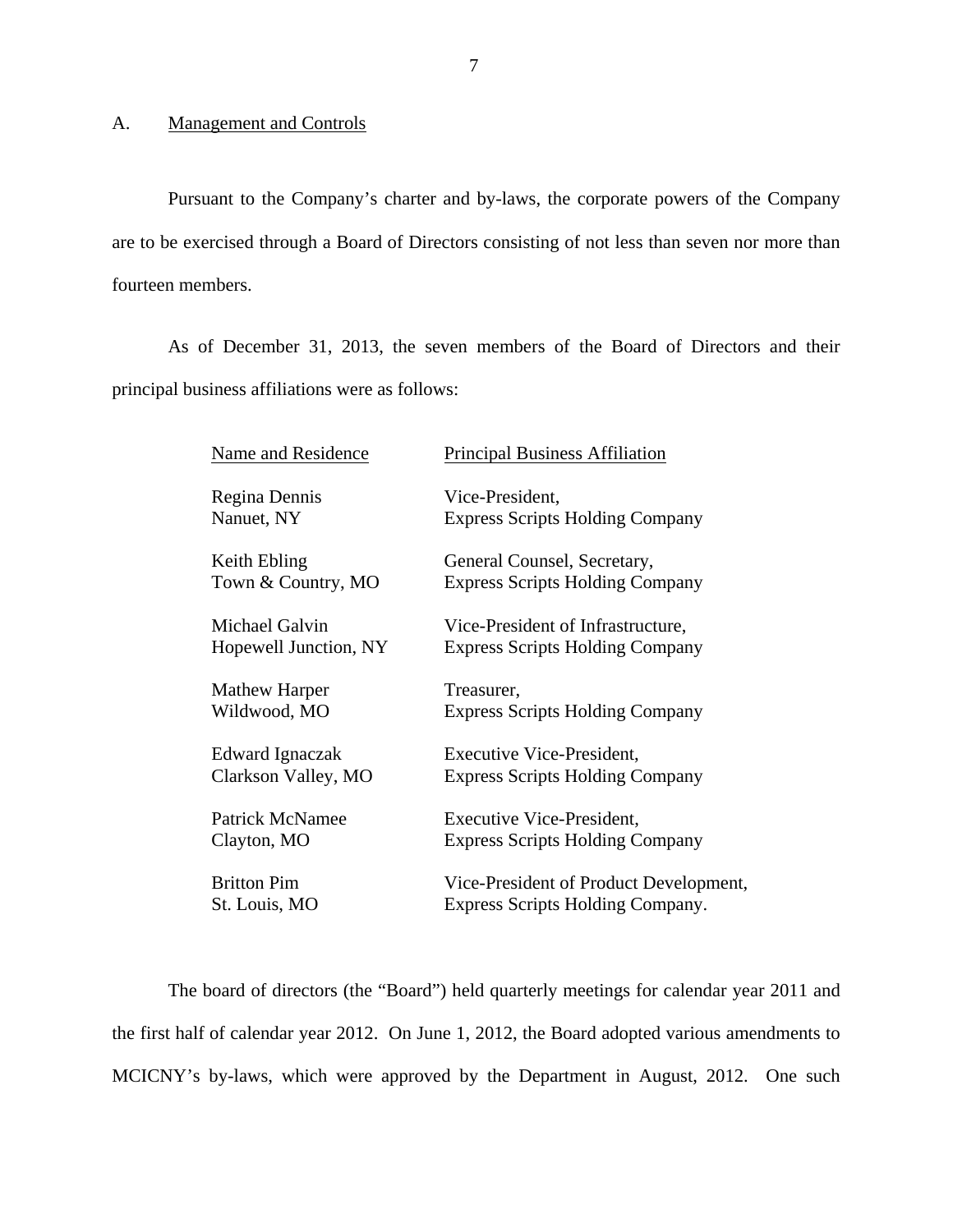amendment permitted the Board to take actions pursuant to unanimous written consent, in lieu of holding physical meetings. Another amendment provided that regular meetings of the Board of Directors would take place on an annual basis, rather than on a quarterly basis. It was noted that after the adoption of the amendments, ten of the fifteen meetings were replaced by a written consent in lieu of a meeting. Additionally, the minutes of any meetings that were held, as well as the written consents, did not include any details or summary of issues, including certain material transactions that were discussed. As a result, it was not possible for the examiner to determine the amount of the Board's involvement in the management of the Company.

It is recommended that the minutes of the MCICNY Board of Directors' meetings document the active participation and decision-making of the Board in monitoring and overseeing MCICNY's business affairs. It is noted that a similar recommendation was made in the prior report on examination. This leads to a concern that the Board may not be taking a sufficient role in corporate oversight.

Sections 312(a) and (b) of the New York Insurance Law state in part:

"(a) The superintendent shall forward to every insurer or other person examined a copy of the report on examination as filed for public inspection, together with any recommendations or statements relating thereto which he may deem proper.

(b) A copy of the report shall be furnished by such insurer or other person to each member of its board of directors and each such member shall sign a statement which shall be retained in the insurer's file confirming that such member has reviewed and read such report…"

The prior examination was conducted as of December 31, 2010, and the report on examination was filed in October 2012. However, members of the Company's board of directors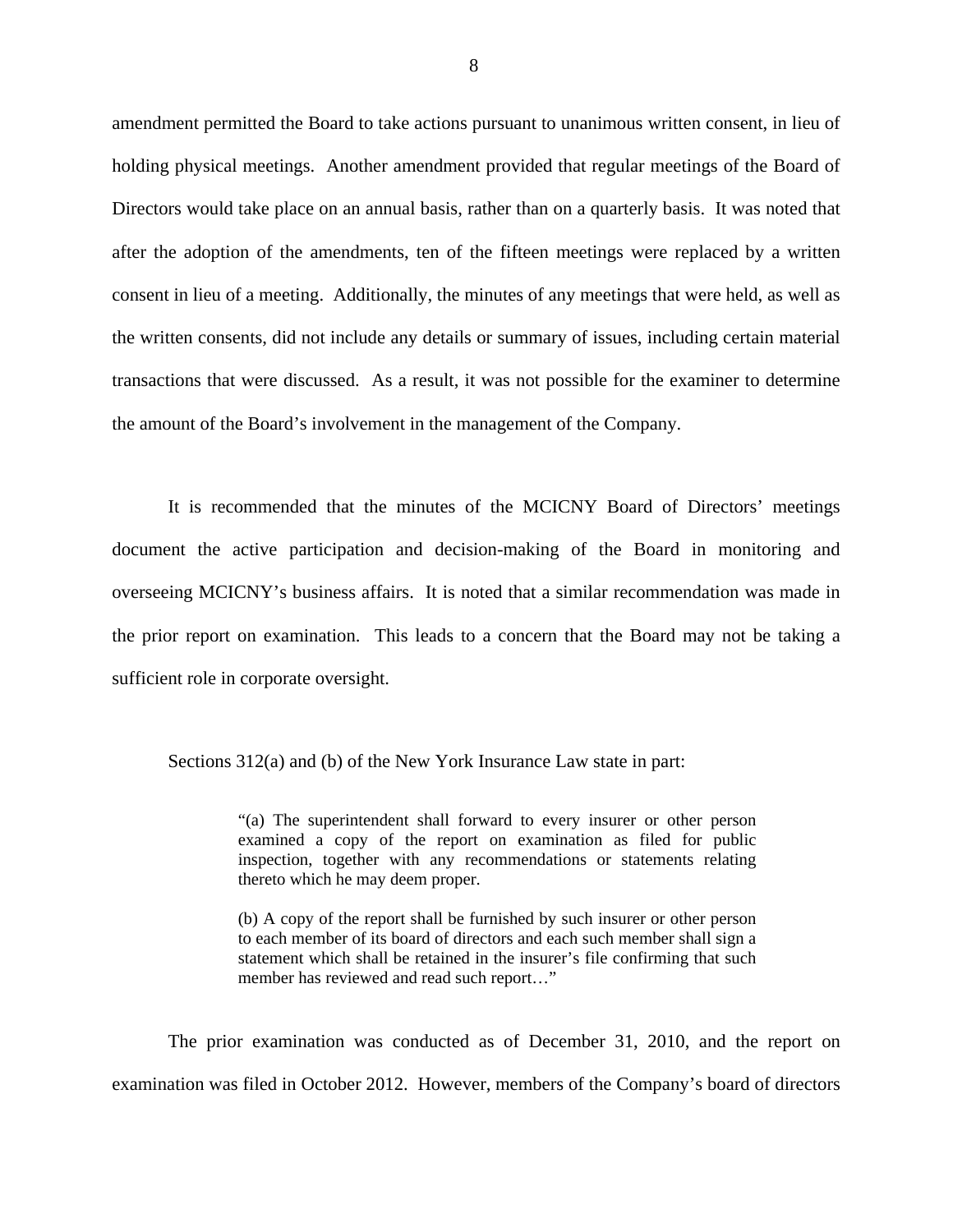<span id="page-10-0"></span>did not review the report and sign the attestation until March 26, 2014, when the current examination was already underway. It should also be noted that one board member did not sign the attestation.

It is recommended that each member of the board of directors comply with Section 312(b) of New York Insurance Law by reviewing the report on examination and signing the attestation in a timely manner.

As of December 31, 2013, the principal officers of the Company were as follows:

Name Title

Keith Ebling Secretary

Britton Pim President, Chief Executive Officer Mathew Harper Vice-President and Treasurer

## B. Corporate Governance

Corporate Governance, Enterprise Risk Management ("ERM"), Internal Audit, and Compliance functions for the Company are provided by the ultimate parent company, Express Scripts Holding Company ("ESHC"), a publicly traded company.

Exhibit M of the Handbook (Understanding the Corporate Governance Structure) was utilized by the examiner as guidance for assessing the company's Corporate Governance. Overall, it was determined that the Company's Corporate Governance structure is adequate, sets an appropriate "tone at the top," supports a proactive approach to operational risk management, and contributes to an effective system of internal controls. It was concluded that the Board of Directors and key executives encourage integrity and ethical behavior throughout the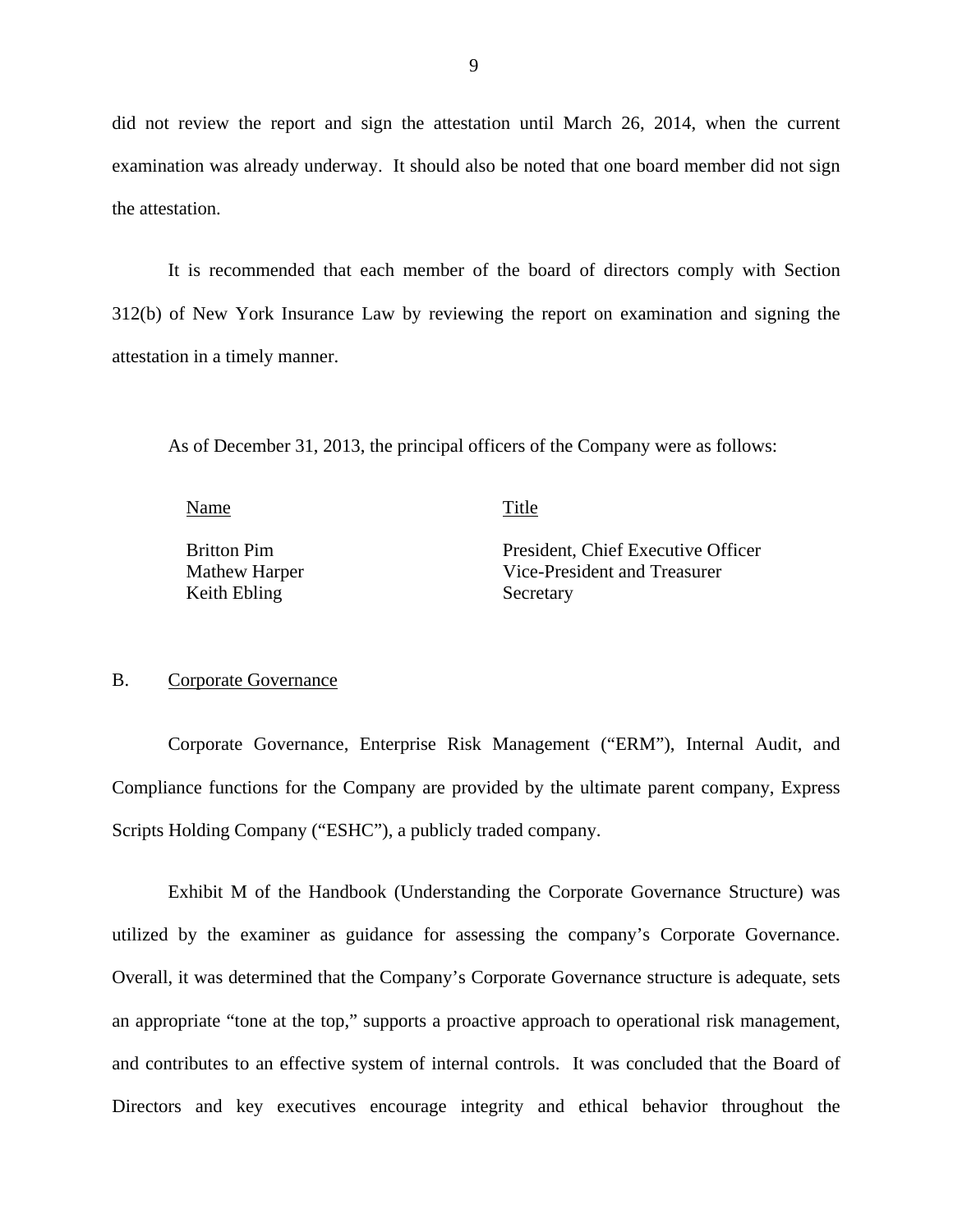organization and that senior management promotes a corporate culture that acknowledges, understands and maintains an effective control environment.

### Enterprise Risk Management

Department Circular Letter No. 14 (2011), issued on December 19, 2011, encourages

insurers to adopt a formal Enterprise Risk Management ("ERM") function to identify, measure,

aggregate, and manage risk exposures within predetermined tolerance levels across all activities

of the enterprise.

Circular Letter No. 14 (2011) establishes the requirements for an effective Enterprise

Risk Management program. It states in part:

"…When conducting an ERM evaluation, the Department will look for adherence to the following ERM function objectives…:

 adequate for capital management and solvency purposes. A written risk policy that delineates the insurer's risk/reward framework, risk tolerance levels, and risk limits. An insurer's ERM function should provide for the identification and quantification of risk under a sufficiently wide range of outcomes using techniques that are appropriate to the nature, scale, and complexity of the risks the insurer bears and are

 A process of risk identification and quantification supported by documentation providing appropriately detailed descriptions and explanations of risks identified, the measurement approaches used, key assumptions made, and outcomes of any plausible adverse scenarios that were run. Prospective solvency assessments, including scenario and stress testing, should be a key component of the ERM function, as they can help highlight the impact of such scenarios and stresses on an insurer's future solvency. The insurer's ERM function should incorporate risk tolerance levels and limits in the policies and procedures, business strategy, and dayto-day strategic decision-making processes.

 In the context of its overall ERM framework, an insurer should consider a risk and capital management process to monitor the level of its financial resources relative to its economic capital and the regulatory capital requirements. Additionally, an effective ERM function should incorporate investment policy, asset-liability management policy, effective controls on internal models, longer-term continuity analysis, and feedback loops to update and improve ERM continuously.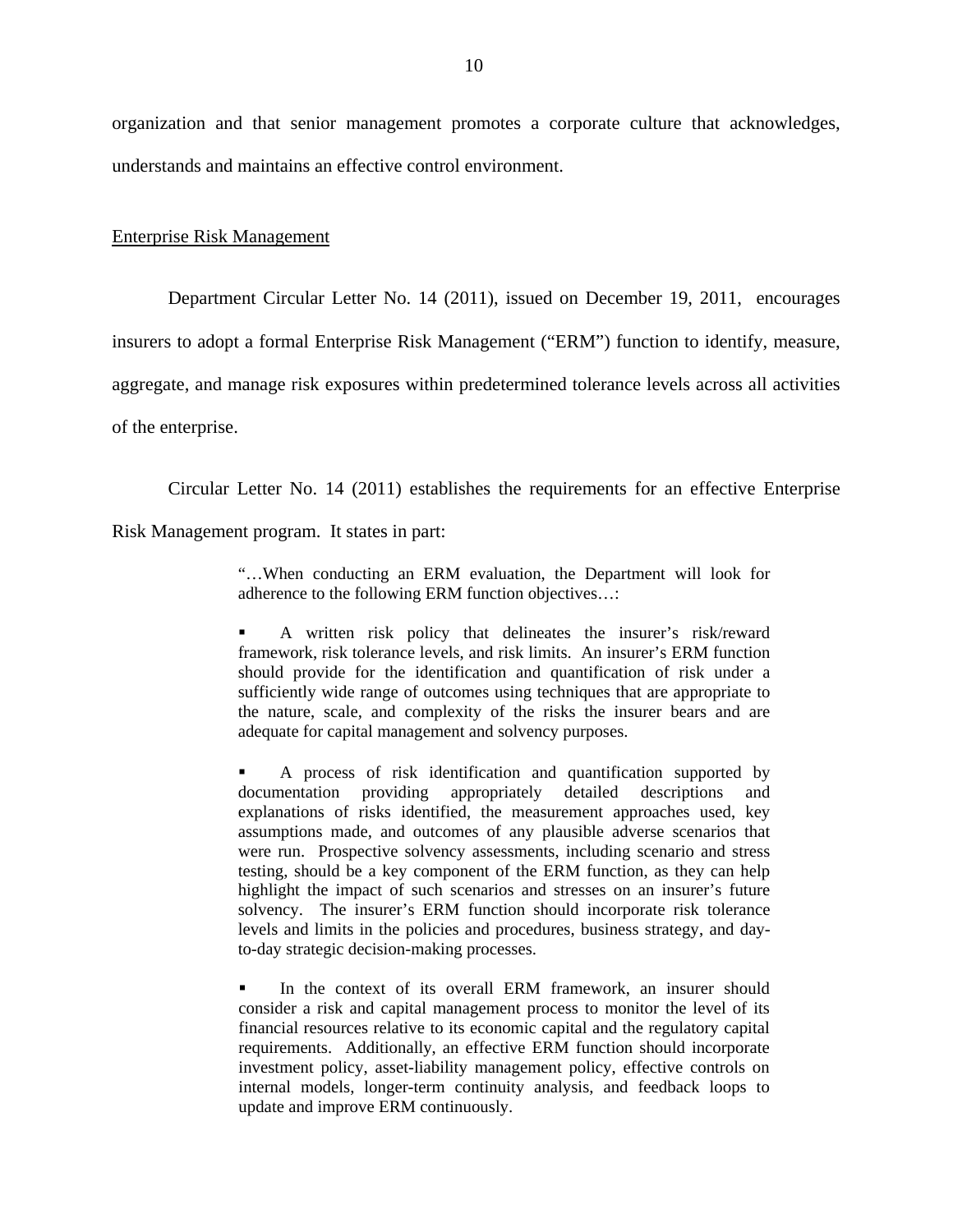An insurer should address as part of its ERM all reasonably foreseeable and relevant material risks including, as applicable: insurance; underwriting; asset-liability matching; credit; market; operational; reputational; liquidity; and any other significant risks associated with group membership. The assessment should include identifying the relationship between risk management and the level and quality of financial resources necessary as determined with quantitative and qualitative metrics.

 If an insurer is part of a holding company, consolidated enterprise, conglomerate, or other group characterized by common control or management, then the insurer's ERM function should identify, quantify, and manage any risks to which the insurer may be exposed by transactions, or affiliation, with the holding company or the other affiliates within the group. That is, the insurer should assess and identify methods to manage the impact of affiliated entities or the holding company on the insurer. If systems to perform these functions are located at the common control and management level (e.g. holding company), then the insurer should be able to demonstrate how those systems anticipate and mitigate or manage the risks to which affiliates expose the insurer. This demonstration should include not only those risks that may result in direct financial loss to the insurer through transactional or common control ties, but also reputational and other risks where the loss of confidence in one member of the group may cause distress to the insurance company."

Express Scripts Holding Company ("ESHC") adopted an ERM framework for proactively addressing and mitigating risks, including prospective business risks. ESHC relies on its Enterprise Risk Council (the "Council") to monitor the business and financial risk exposures of the Express Scripts Holding Company group, which includes MCICNY. The Council is led by the Vice President of Corporate Audit who meets regularly with other crossfunctional Vice Presidents, known as risk champions, to discuss and review risk issues.

A key tool of Enterprise Risk Management is the Risk Register, which is a list of top risks that are rated by key criteria, such as the magnitude of impact and the probability of occurrence. The Company provided the examiner with the Risk Register as of December 31, 2013. However, when the examiner requested supporting documentation for the risks listed in the Risk Register, the Company was not able to provide either documentation or detailed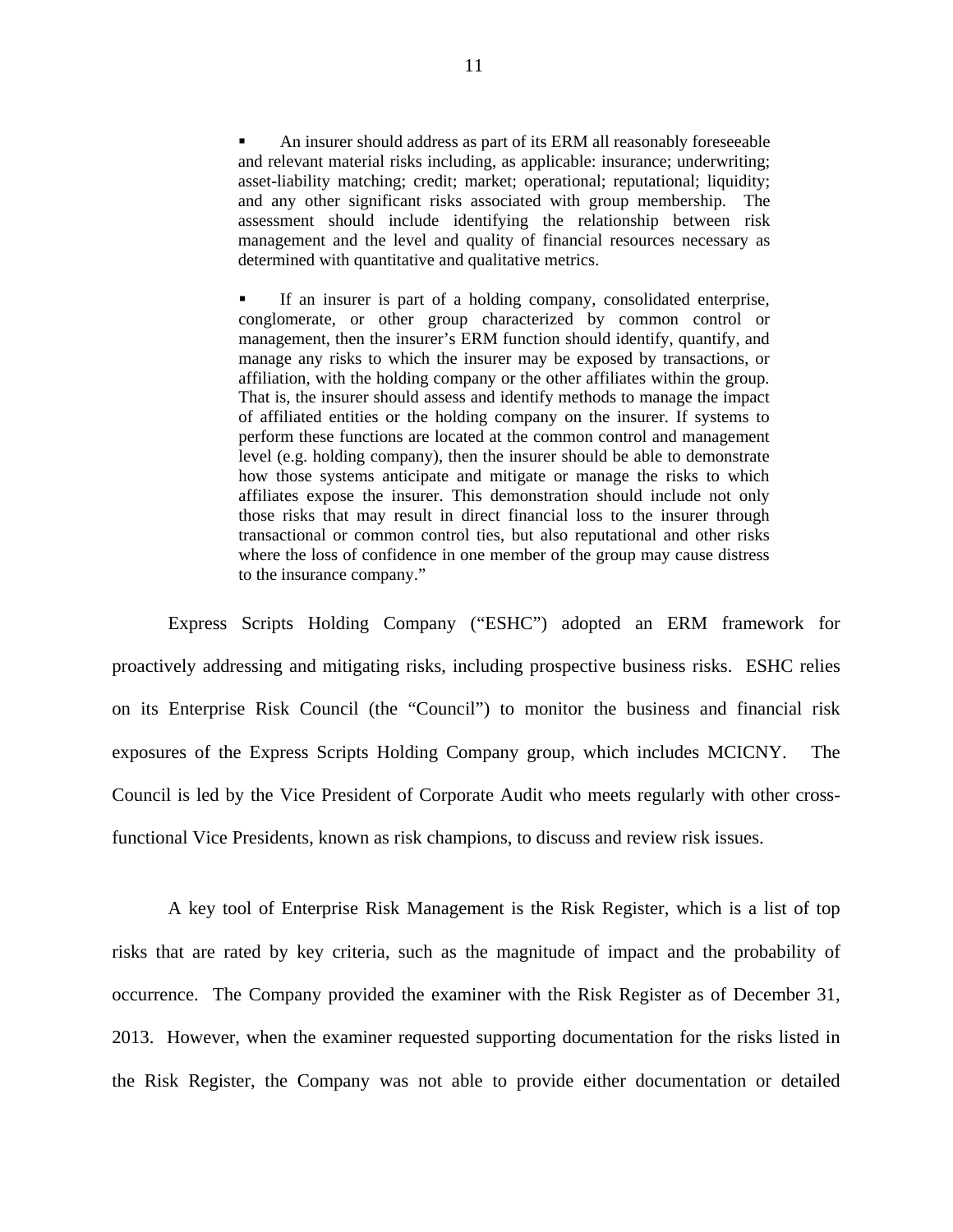descriptions and explanations of the risks it identified. The examiner observed that the Company's comments and descriptions relating to the risks were general in nature and did not quantify such risks in a manner that was appropriate to the nature, scale, and the complexity of the risks, nor was adequacy for capital management and solvency purposes considered. It should be noted that prospective solvency assessments, including scenario and stress testing, should be a key component of the ERM function, as they can help highlight the impact of such scenarios and stresses on an insurer's future solvency. The examination also revealed that the Company's Enterprise Risk Management function does not describe a formal written risk policy that delineates the risk/reward framework, risk tolerance levels, and risk limits.

Subsequent to the examination, the State of New York codified Insurance Regulation 203 (11 NYCRR 82), which formally established the requirements defined by Circular Letter No. 14 (2011), as described above.

It is recommended that the Company maintain supporting documentation with appropriate detailed descriptions and explanations of the risks identified, the measurement approaches used, key assumptions made, and outcomes of any plausible adverse scenarios that were run.

It is recommended that the Company identify and quantify its risks in a manner that is appropriate to the nature, scale, and complexity of the risks the insurer bears and that such identification and quantification should be adequate for capital management and solvency purposes.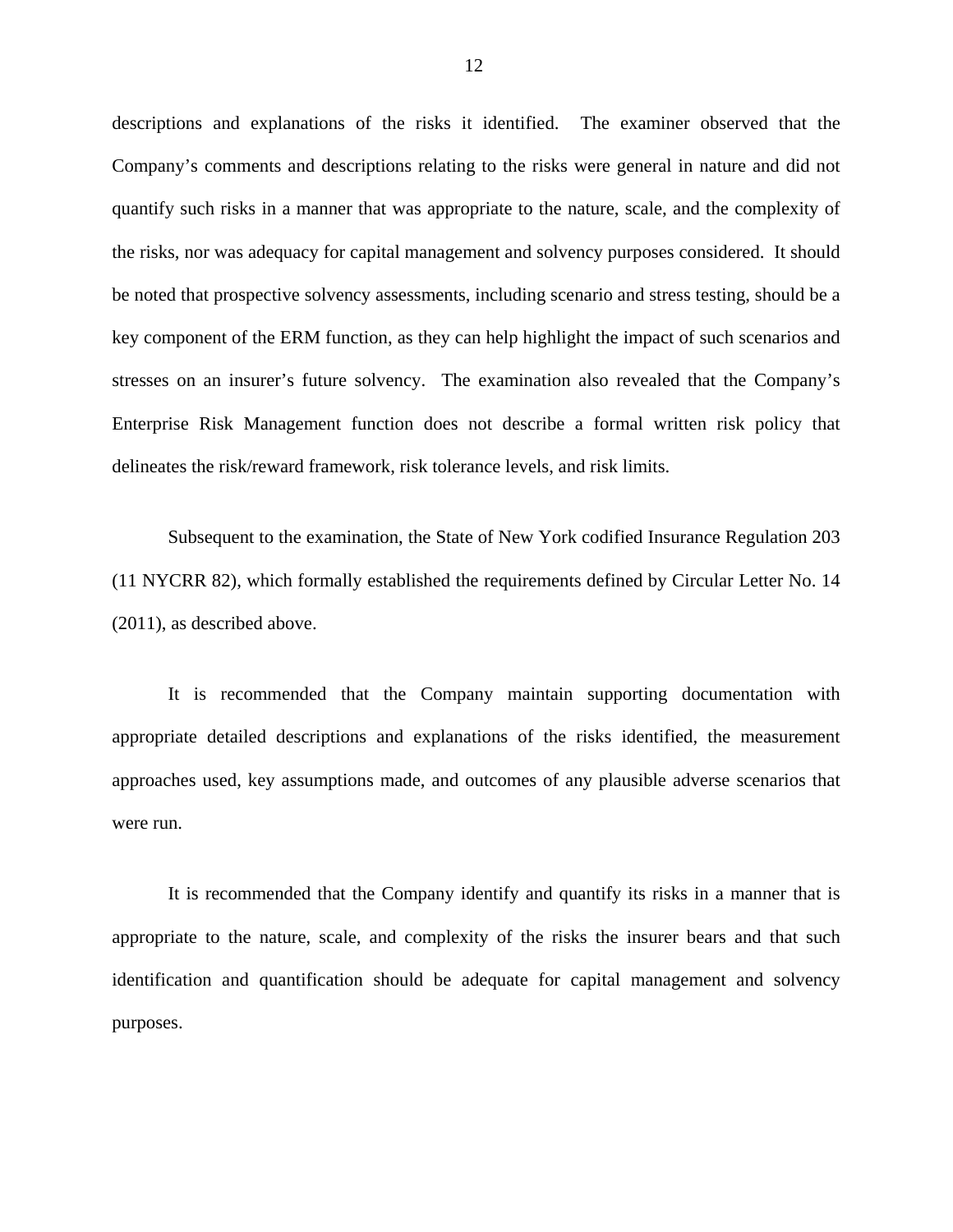<span id="page-14-0"></span>It is also recommended that the ERM function incorporate risk tolerance levels and limits in the risk policy and procedures, business strategy, and day-to-day strategic decision making processes.

It is recommended that the Company implement a formal written risk policy to delineate the risk/reward framework, risk tolerance levels and risk limits.

It is recommended that prospective solvency assessments, including scenario and stress testing, be made a key component of the Company's ERM function, highlighting the impact of such scenario and stresses on the Company's future solvency.

It is recommended that the Company consider a risk and capital management process to monitor the level of its financial resources relative to its economic capital and regulatory capital requirements.

It is recommended that the ERM function incorporate investment policy, asset-liability management policy, effective controls on internal models, longer-term continuity analysis, and feedback loops to update and improve ERM continuously.

## C. Territory and Plan of Operation

As of the examination date, the Company was licensed to transact accident and health insurance as set forth in Section 1113(a)(3)(i) of the New York Insurance Law.

As of December 31, 2013, the Company was licensed only in the State of New York.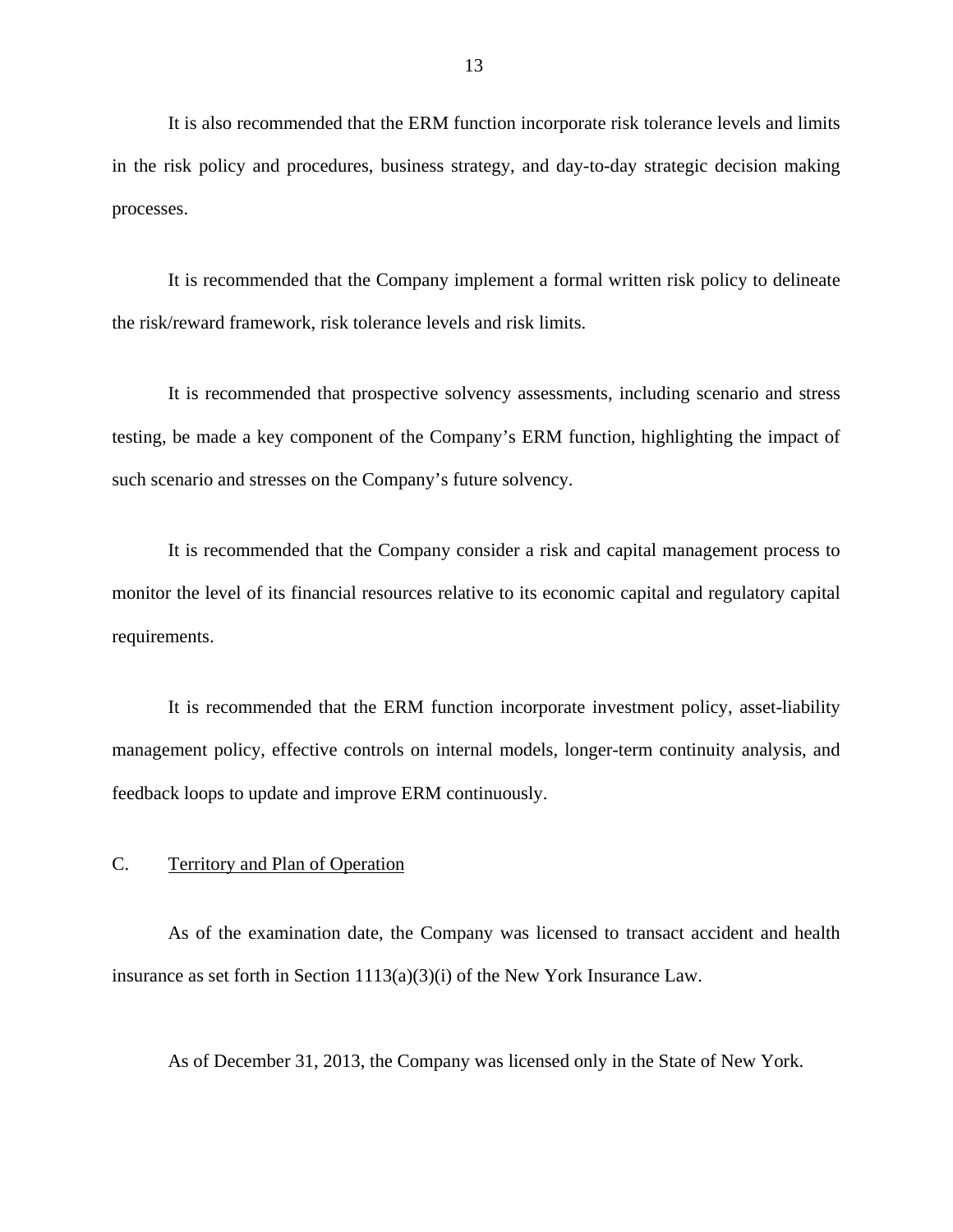MCICNY reported total direct written premiums of \$238,731,708 during the examination period as per the following schedule:

| Year  | Premiums Written |
|-------|------------------|
| 2011  | \$78,236,655     |
| 2012  | 83, 341, 300     |
| 2013  | 77,153,753       |
| Total | \$238,731,708    |

## D. Holding Company System

The Company is a 100% controlled subsidiary of MHS, a Delaware-incorporated and publicly traded corporation. On July 20, 2011, Express Scripts, Inc. ("Express Scripts") entered into an Agreement and Plan of Merger ("Merger Agreement") with MHS, Aristotle Merger Sub, Inc. and Plato Merger Sub, Inc. These latter two entities were both wholly-owned subsidiaries of MHS. The Merger Agreement provided that Aristotle Merger Sub, Inc. merged with and into Express Scripts, with Express Scripts being the surviving corporation. Immediately thereafter, Plato Merger Sub, Inc. merged into MHS, with MHS being the surviving corporation. As a result of the merger, both MHS and Express Scripts became wholly-owned subsidiaries of Aristotle Holding, Inc., and MCICNY became an indirect subsidiary of the Aristotle Holding, Inc. The effective date of the merger was April 2, 2012. As part of the completion of the merger, Aristotle Holding, Inc. changed its name to Express Scripts Holding Company.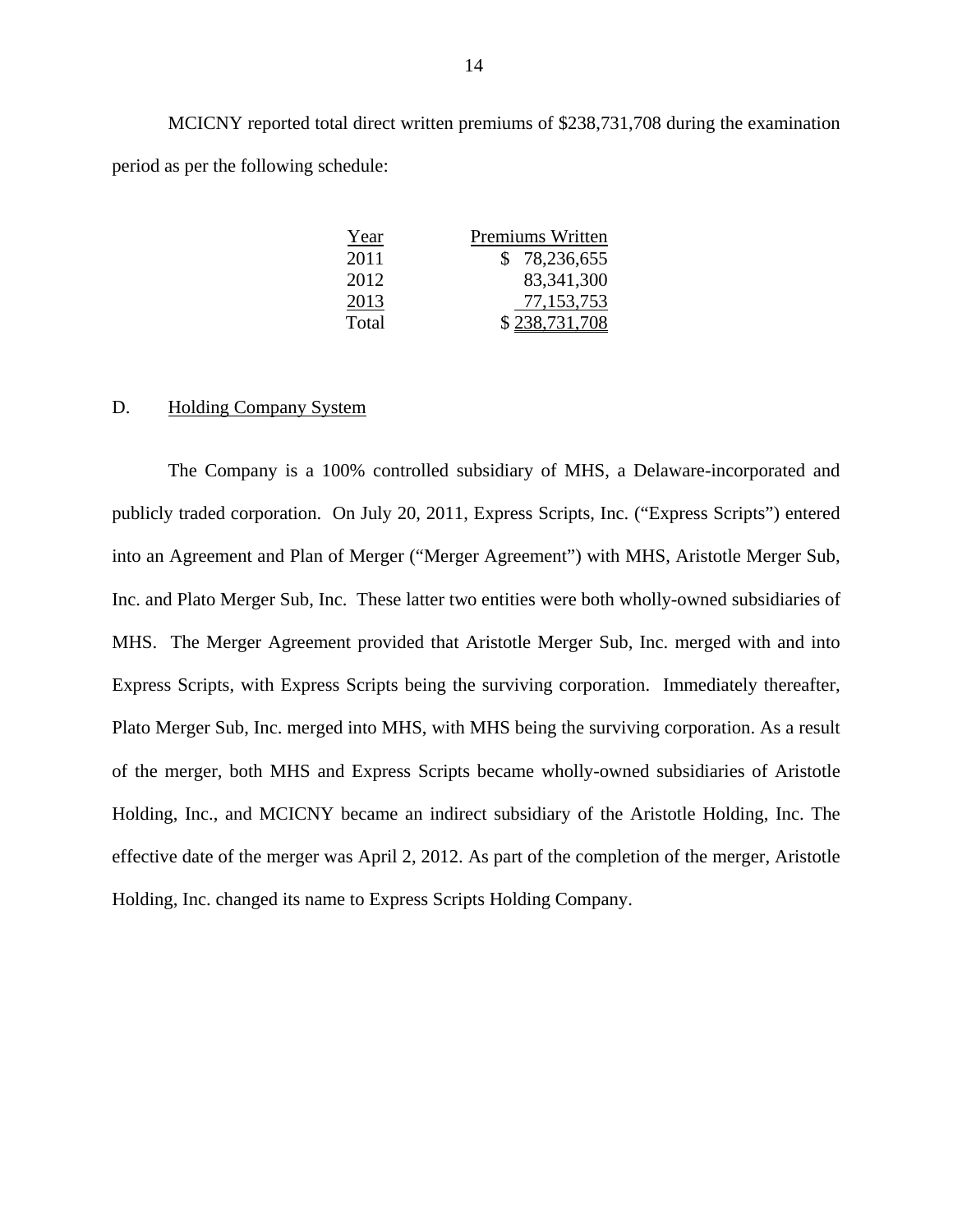The following abbreviated chart illustrates the holding company system of the Company and its other affiliates as of December 31, 2013.



**\*** No one individual or entity held interest of ten percent or more of the ultimate parent company, Express Scripts Holding Company, as of December 31, 2013.

The Company is party to four agreements with members of its holding company system,

detailed as follows:

- (1) Service agreement
- (2) Tax Allocation Agreement
- (3) Integrated Medicare Part D Prescription Drug Program Master Agreement
- (4) Intercompany Agreement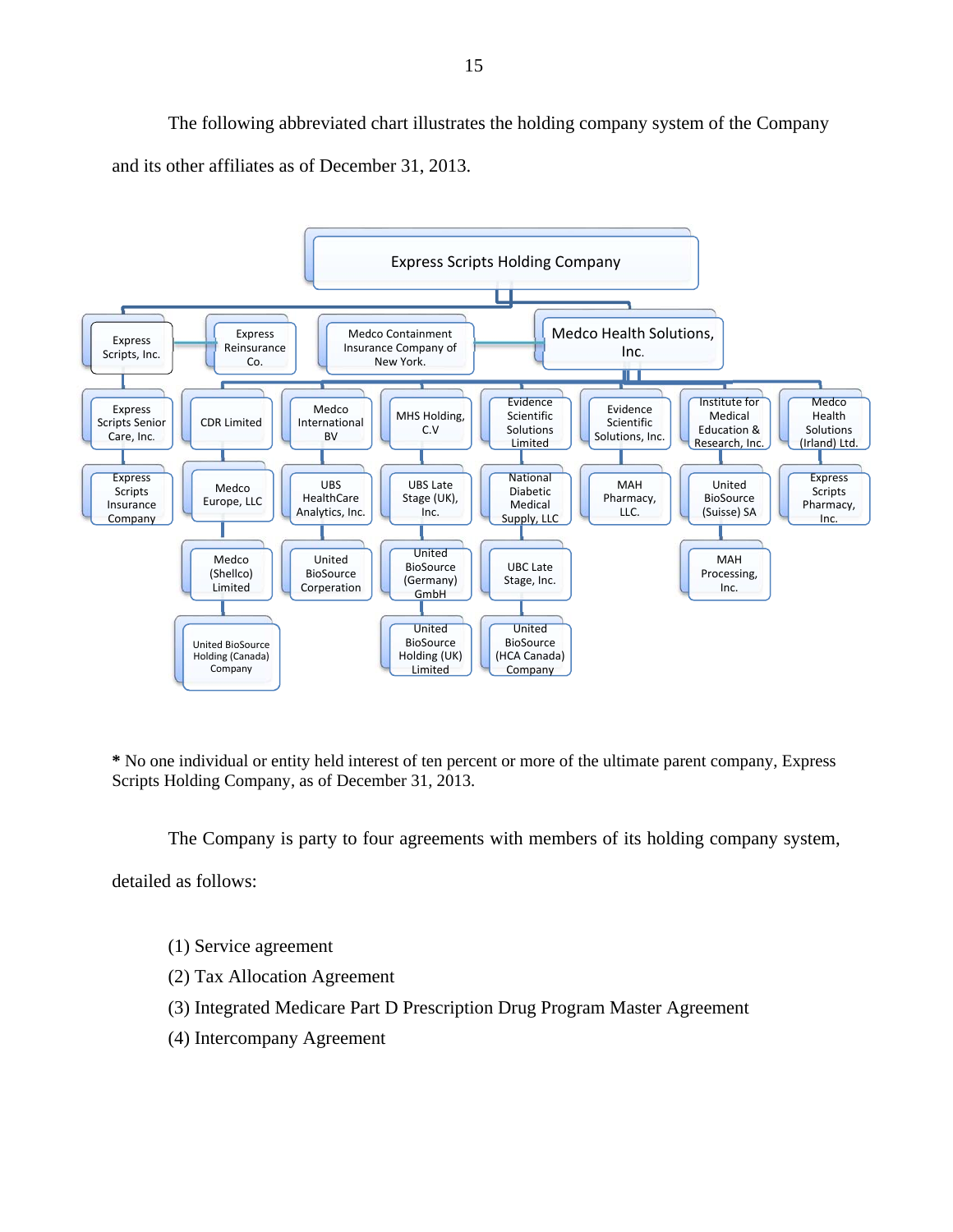### Service Agreement

Effective August 31, 1994, the Company entered into a service agreement with MHS whereby MHS agreed to perform accounting, underwriting, claims processing and investment services for a fee, which permits the allocation of expenses between the two entities. On June 26, 2007, the Department approved an amendment to this agreement. The amendment included the following additional provisions: (i) MHS was to provide the Company with management and administrative services, including all personnel necessary for the management of the operations and services of MCICNY and the implementation of the Company's policies; and (ii) the Company was to maintain its accounts and records in Franklin Lakes, New Jersey.

After the merger, the Company underwent integration and streamlining processes in which certain functions previously performed by MHS were delegated to the ultimate parent, Express Scripts Holding Company and/or other affiliates within the holding company. For example, part of the claims processing services was delegated to Express Scripts, Inc. Monitoring and oversight responsibilities with respect to regulatory compliance, internal audit function and the system of internal controls were delegated to the ultimate parent. However, the service agreement did not reflect these changes. Additionally, the service agreement contains an outdated cost allocation schedule for payments of expenses among the affiliates.

It is recommended that the Company revise the service agreement to reflect the changes implemented as a result of the merger and provide the agreement to the Department for review and non-disapproval.

It is also recommended that the Company update the cost allocation schedule in the service agreement to accurately reflect the cost allocation methodology currently being used.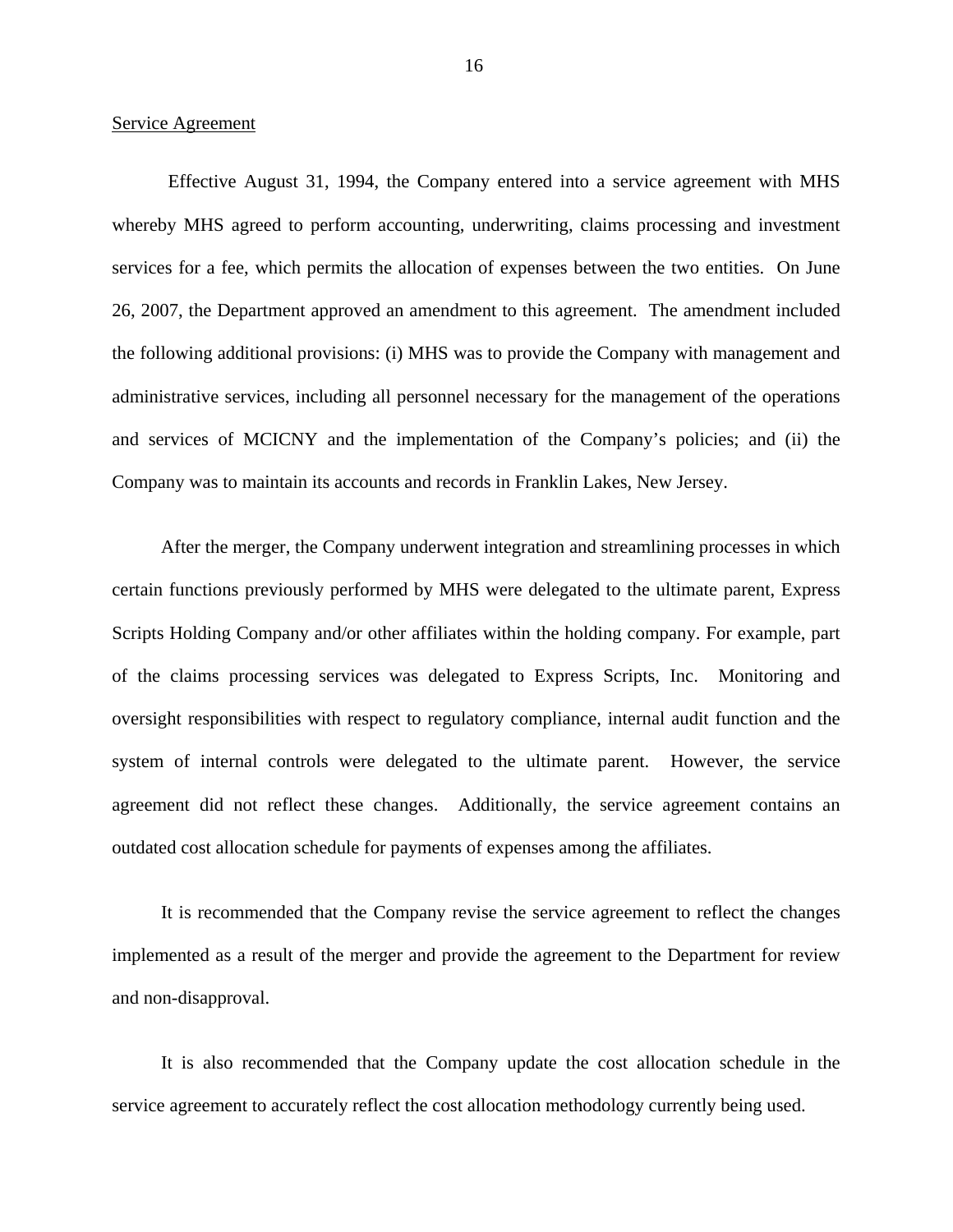Pursuant to the terms of the Service Agreement, inter-company balances are due and payable within 15 days of the applicable statement. A review of the inter-company transactions revealed that payments settled between the Company and MHS were not always within the timeframe set forth by the terms of the Service Agreement.

It is recommended that the Company settle the inter-company payments with MHS within the timeframe set forth by the term of the Service Agreement.

A similar recommendation was made in the prior report on examination.

### Tax Allocation Agreement

Effective March 10, 2004, the Company entered into a Tax Allocation Agreement (the "Agreement") with MHS. The Agreement calls for the Company to be included in MHS's consolidated federal income tax return and combined or unitary state franchise or income tax returns. A revised Agreement was submitted to the Department for approval on September 27, 2013. The intent of the revised Agreement was to reflect the merger between Express Scripts, Inc and MHS. While the initial Agreement was approved by the Department, the revised Agreement has not yet been approved. It should be noted that the revised Agreement did not include the arbitration, assignment and inspection of records clauses as required by Insurance Circular Letter No. 33 (1979). In addition, certain provisions in the revised Agreement were inconsistent with the requirements of Insurance Circular Letter No. 33 (1979). On March 13, 2014, the Department furnished a letter to the Company requesting further revisions to the revised Tax Sharing Agreement. As of the examination date, a response to the letter has not been provided.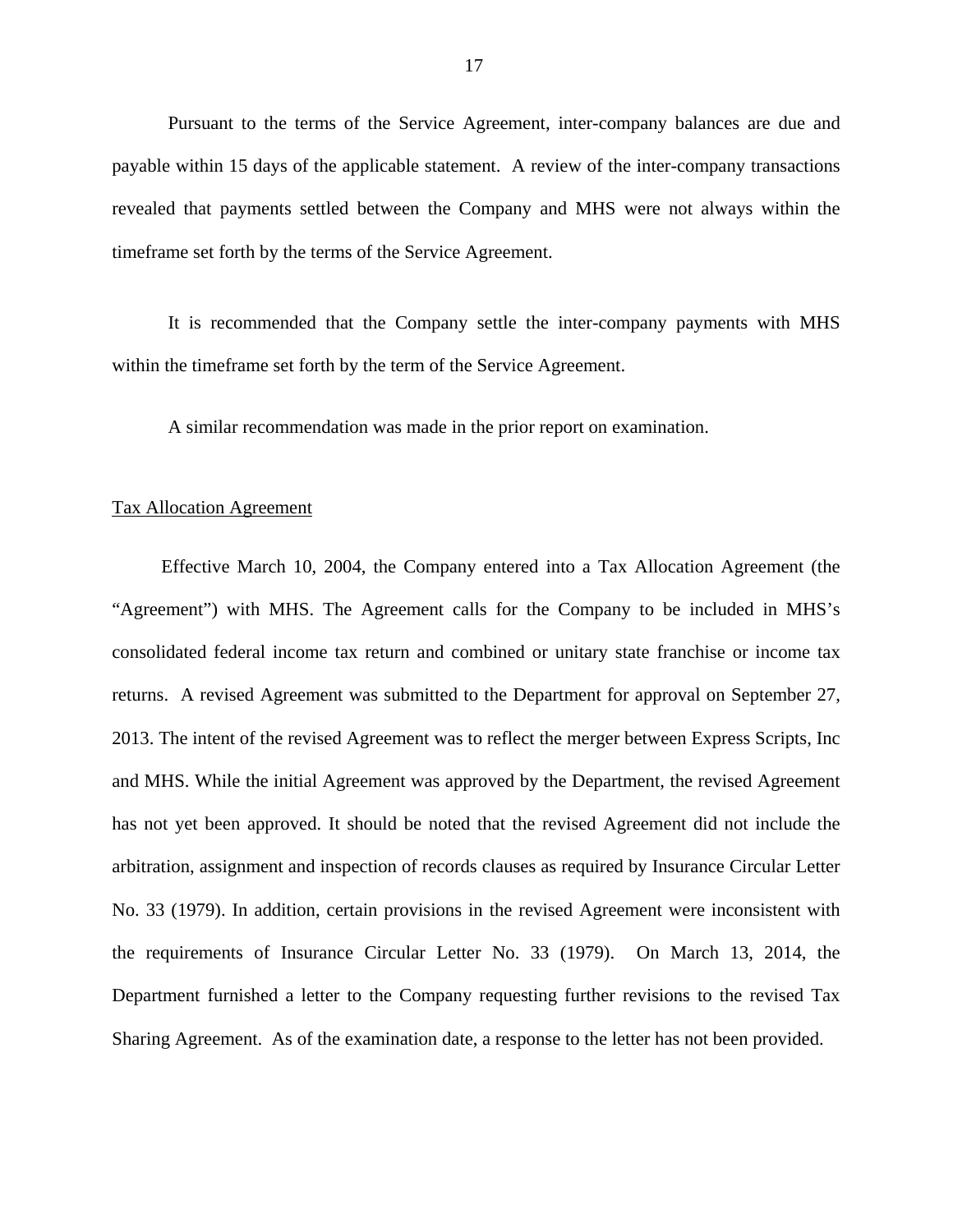It is recommended that the Company revise its Tax Allocation Agreement to comply with the requirements of Insurance Circular Letter No. 33 (1979) and file the revised Agreement with the Department for approval.

### Integrated Medicare Part D Prescription Drug Program Master Agreement

Effective June 6, 2005, the Company entered into the captioned agreement with MHS. The agreement was amended annually to reflect updated rate changes for prescription drug reimbursement. The most recent amendment was effective on January 1, 2013. The agreement provided for MCICNY to retain MHS and its subsidiaries, which hold TPA licenses in certain states, to provide a Medicare Prescription Drug Program including, but not limited to, retail pharmacy, mail order pharmacy, and specialty drug pharmacy services for eligible persons, point-of-care, physician office communications and cost containment initiatives developed and implemented by MHS.

## Intercompany Agreement

Effective August 30, 2013, the Company and Medco Containment Life Insurance Company ("MCLIC"), a subsidiary of MHS domiciled in Pennsylvania, entered into an agreement with Smart Insurance Company ("Smart") to purchase the membership in Smart's SmartD Rx stand-alone prescription drug plan contract with the Center for Medicare and Medicaid Services ("CMS"). Pursuant to the agreement, from the period September 1, 2013 through December 31, 2013, the Company agreed to service the CMS contract for Smart as an Administrative Services Only arrangement. Effective January 1, 2014, subsequent to the examination date, the Company and MCLIC began to bear full risk similar to any of the Medicare Part D CMS contracts for the members in their respective licensed states.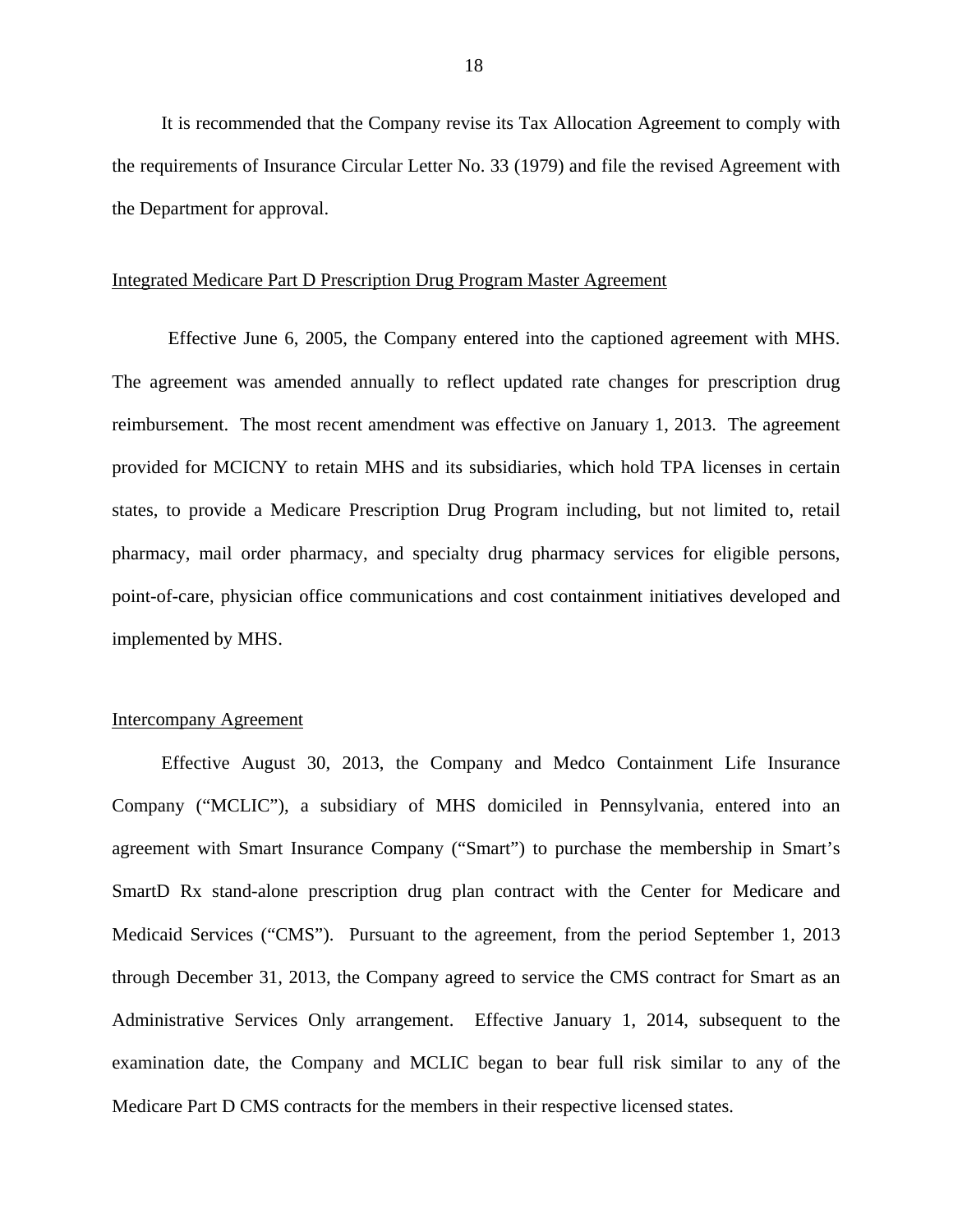<span id="page-20-0"></span>E. Significant operating ratios

The following ratios have been computed as of December 31, 2013:

| Net Premiums Written to Surplus        | 143.5% |
|----------------------------------------|--------|
| <b>Uncollected Premiums to Surplus</b> | 1.7%   |
| Liabilities to Liquid Assets           | 18.7%  |

The above ratios fall within the benchmark ranges set forth in the Insurance Regulatory

Information System of the National Association of Insurance Commissioners.

## F. Insurance Circular No. 3 (2013) – Disaster Planning, Preparedness and Response

Insurance Circular Letter No. 3 (2013), which replaced Circular Letter No. 2 (2012) states in part:

"By June 30, 2013, each company must submit a Disaster Response Plan to the Department. Entities must provide their completed Disaster Response Plan to the Department via the Department's Portal Application or in hard copy…

By June 30, 2013, the Disaster Response Plan Questionnaire must be submitted to the Department via the Department's Portal Application or in hard copy…

By June 30, 2013, the Business Continuity Plan Questionnaire must be submitted to the Department via the Department's Portal Application or in hard copy…"

It should be noted that Circular Letter No. 2 (2012) contained similar requirements to the

foregoing, for that year.

During 2012 and 2013, the Company failed to file the required annual Disaster Response

Plan, Disaster Response Plan Questionnaire and Business Continuity Plan Questionnaire. The

Company submitted its 2013 filing in May 2014, well beyond the acceptable filing date. Further,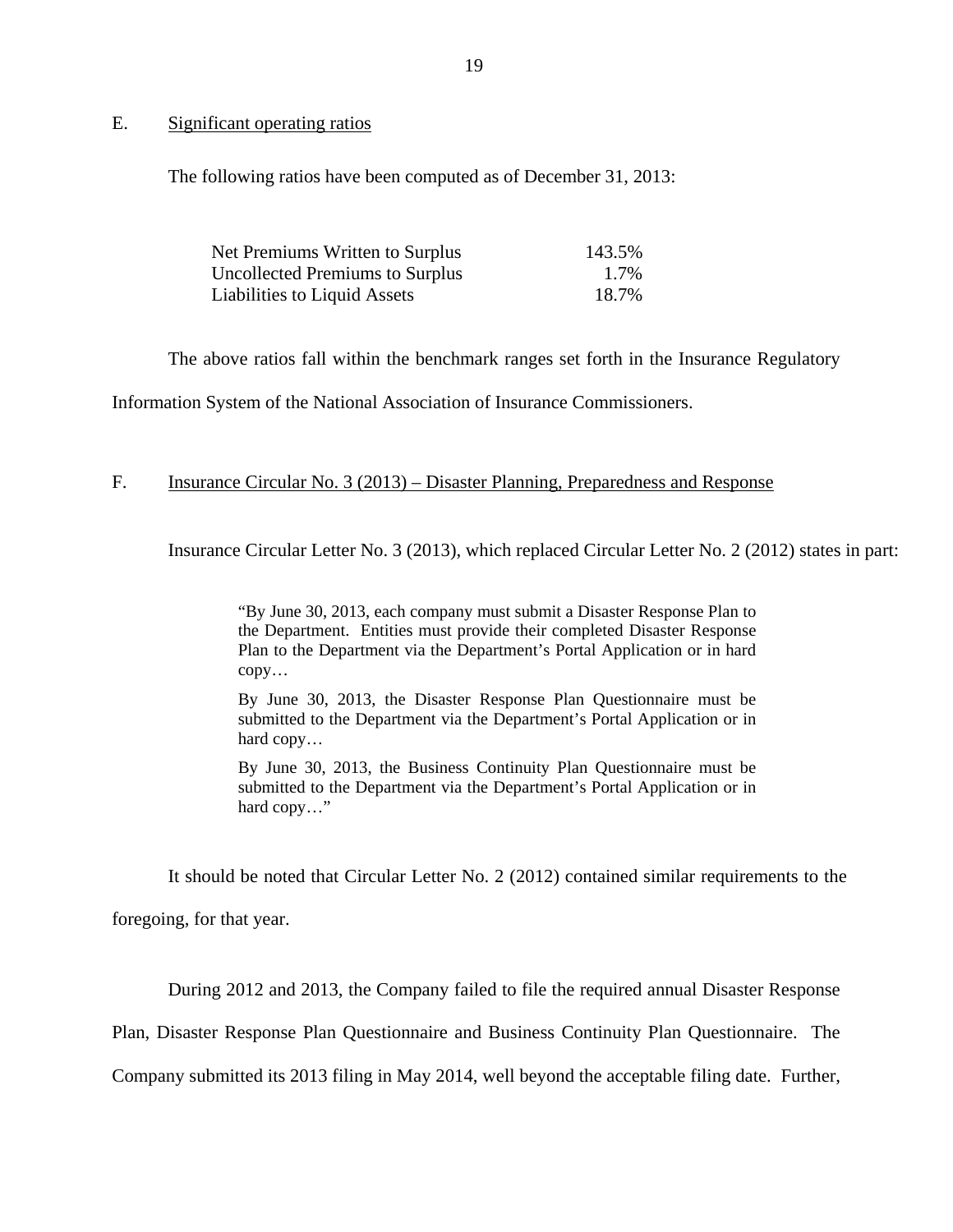<span id="page-21-0"></span>the filing lacked many of the parameters required for such filings, including the completion of an acceptable Disaster Response Plan.

It is recommended that the Company comply with the requirements of Circular Letter No. 3 (2013), and any updates to that Circular Letter, by filing timely and completely, its annual Disaster Response Plan, Disaster Response Plan Questionnaire and Business Continuity Plan Questionnaire.

## G. Accounts and Records

During the course of the examination, it was noted that the Company's treatment of certain items was not in accordance with Statutory Accounting Principles, annual statement instructions and/or Department guidelines. The examiner also noted several deficiencies in the Company's system of accounts, records and internal controls. A description of such items is as follows:

## 1. Schedule Y Reporting

The NAIC Annual Statement Instructions for Schedule Y, Part 1 A states in part:

 "All insurer and reporting entity members of the holding company system shall prepare a schedule for inclusion in each of the individual annual statements that is common for the group with the exception of Column 10, Relationship to Reporting Entity…

Column 8 – Name of Parent, Subsidiaries or Affiliates Names of all insurers and parent, subsidiaries or affiliates, insurance and non-insurance, in the insurance holding company system…

Column 14 – Ultimate Controlling Entity(ies)/Person(s) Name of the Ultimate Controlling Entity(ies)/Person(s)…"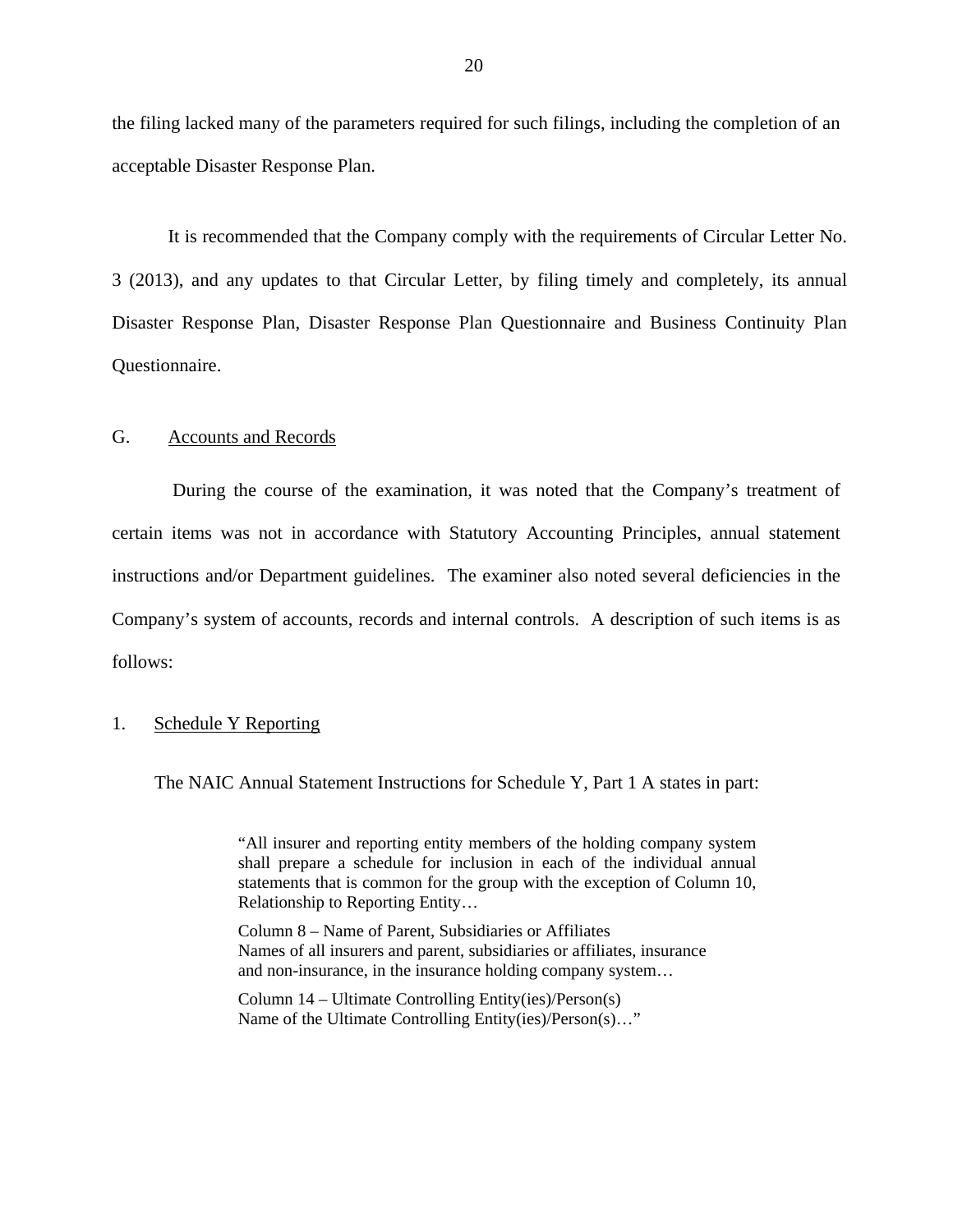Upon review of the 2013 annual statement, it was noted that Schedule Y did not include all entities within the Express Scripts Holding Company system. It was also noted that some of the entities that were sold during 2013 were still listed in the Schedule Y. Additionally, Column 14 of Schedule Y did not show the name of the ultimate controlling entity.

It is recommended that the Company exercise greater care and complete Schedule Y in accordance with the NAIC's Annual Statement Instructions.

### 2. Annual Statement Disclosure

The "Notes to Financial Statements" section of the 2013 annual statement included a section disclosing certain information concerning the parent, subsidiaries, affiliates and other related parties. The section contained an inaccurate statement in which the Company indicated that it had a federal tax allocation agreement with Medco Health Solutions, Inc. As indicated in Section D of this report, after the merger, the Company revised the tax allocation agreement to reflect Express Scripts Holding Company being a party to the agreement. Effective April 2, 2012, the Tax Allocation Agreement was entered into between the Company and Express Scripts Holding Company.

It is recommended that the Company report accurate information with respect to the parties of the Tax Allocation Agreement in its filed annual statement.

## 3. Schedule G Reporting

In addition to the NAIC Annual Statement, the Company is required to file the New York Annual Statement Supplement (the "Supplement"). Pursuant to the instructions of the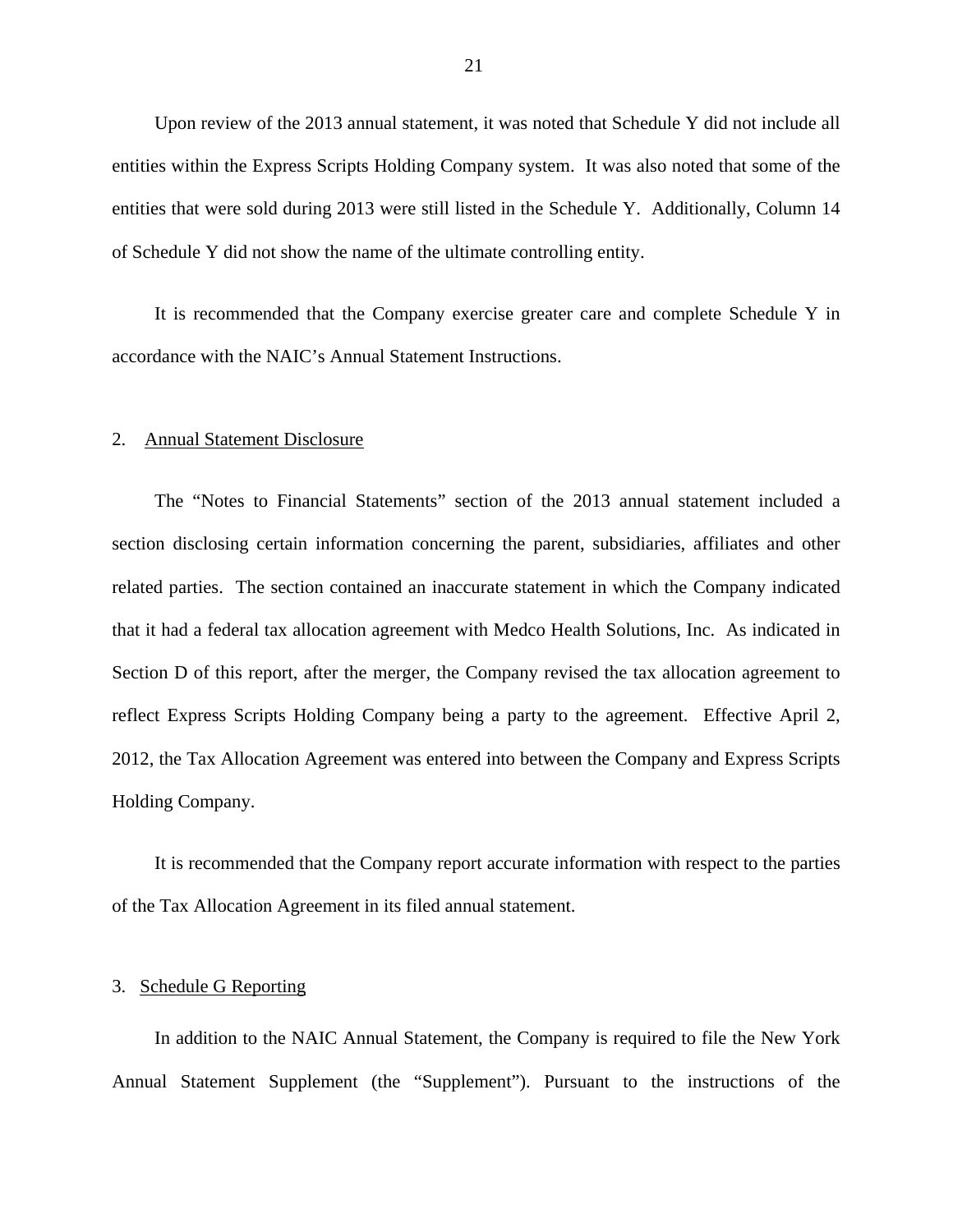Supplement, the Company should report in Schedule G salaries paid to directors, trustees and officers by the Company as well as salaries paid by all other companies within the holding company system. During the examination, it was noted that some directors received a salary from the Company and also from the parent company. However, reported salaries in Schedule G only included salaries paid by the Company, excluding those salaries paid by the parent company.

It is recommended that the Company comply with the instructions of the New York Annual Statement Supplement and report directors' and officers' salaries from all entities within the holding company system.

## 4**.** Pharmaceutical Rebates Receivables

The asset account "Health Care and Other Account Receivables" consists of pharmaceutical rebate receivables and guaranteed receivables. The Company receives pharmaceutical rebates associated with prescription drugs covered under its Medicare Part D prescription drug plan. The examination review indicated that the balance of pharmaceutical rebates as of December 31, 2013 was fully collected within ninety days of the due date.

Statement of Statutory Accounting Principle ("SSAP") No. 84 sets forth the statutory accounting principle for reporting pharmaceutical rebate receivables.

Paragraph 10 of SSAP No. 84 states in part:

"a. Estimated amount shall be related solely to actual prescriptions filled during the 3 months immediately preceding the reporting date;

b. Billed amounts represent pharmaceutical rebate receivables that have been invoiced or confirmed in writing but not collected as of the reporting date. Billed amounts for an estimated amount under paragraph 10 a. shall be admitted only if the determination of the rebate, based on actual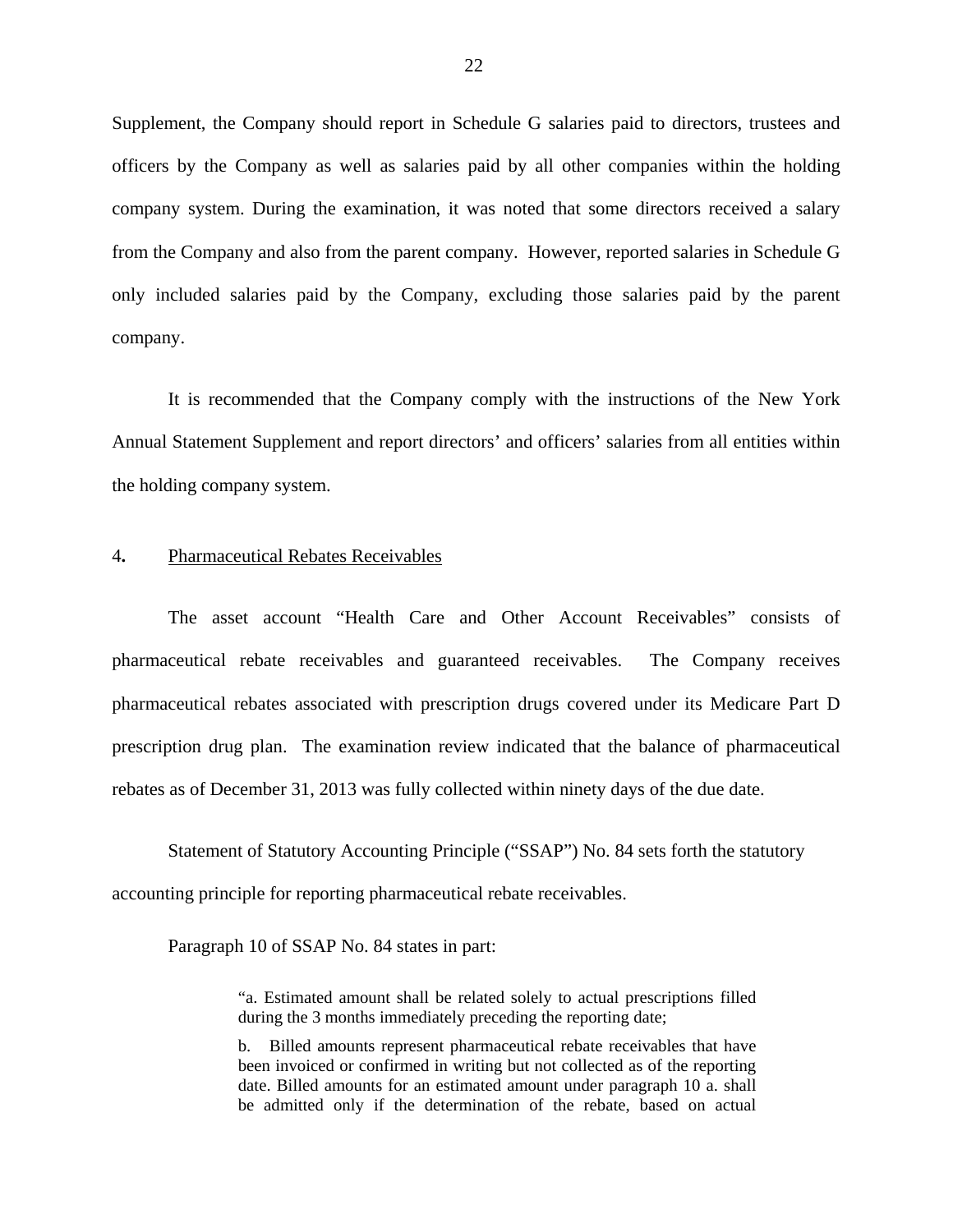prescriptions filled, occurs and is invoiced or confirmed in writing within the 2 months following the reporting date of the estimated amount…*"* 

Exhibit C – Implementation Guide of SSAP No. 84 states in part:

"…for those entities that use a PBM, the SSAP requires that to admit billed amounts the reporting entity must receive reports from the PBM on a quarterly basis; the reports should provide fairly detailed information as to the number of each prescription drug filled, the rebate for each individual drug, the total amount of rebates to be received, any rebates to be received that relate to prior periods, etc. The reporting entity must then accept or "confirm" the report, and then communicate formal acceptance of the report to the PBM. Only after this occurs is the amount considered confirmed as required by the SSAP."

 pharmaceutical rebates receivable. However, it should be noted that the file did not include Upon review of the pharmaceutical rebate receivables, it was noted that the Company's pharmaceutical rebates were processed by MHS, which functioned as the Company's pharmaceutical benefits manager. The Company relied on the PBM to provide the correct billed amount of pharmaceutical rebate receivables. According to the Company's management, on a monthly basis, MHS provided the Company with a spreadsheet file indicating the amount of detailed information as to the number of actual prescriptions filled and the rebate of each individual drug. Further, when the examiner requested confirmation of pharmaceutical rebates, the Company could not provide any documentation supporting the confirmation process.

It is recommended that the Company comply with the requirements of SSAP No. 84 and confirm the amount of pharmaceutical rebates it is entitled to receive prior to reporting them as an admitted asset.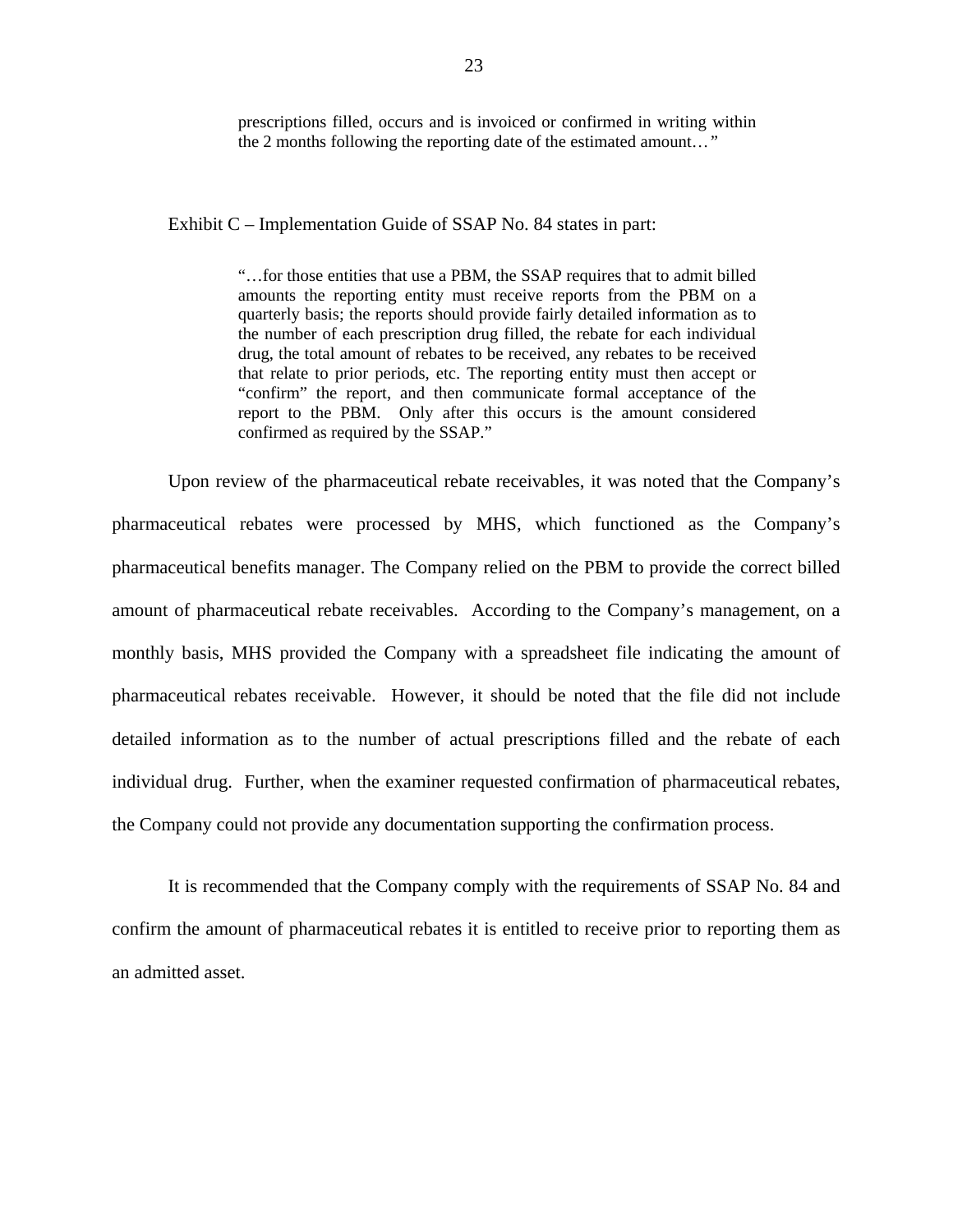## 5. Cash and Short-Term Investments

Upon review of the annual statement, it was noted that the Company maintains all of its cash in one bank account. It should be noted that the maximum insured amount of a single deposit account by the federal government is \$250,000. Should the financial institution experience any financial difficulty, any deposits that exceed the amount insured by the federal agencies may expose the Company to the potential risk of loss. The Company can further reduce its risk of financial loss by diversifying into other forms of investments.

It is recommended that the Company take steps to reduce the potential risk of loss of its cash.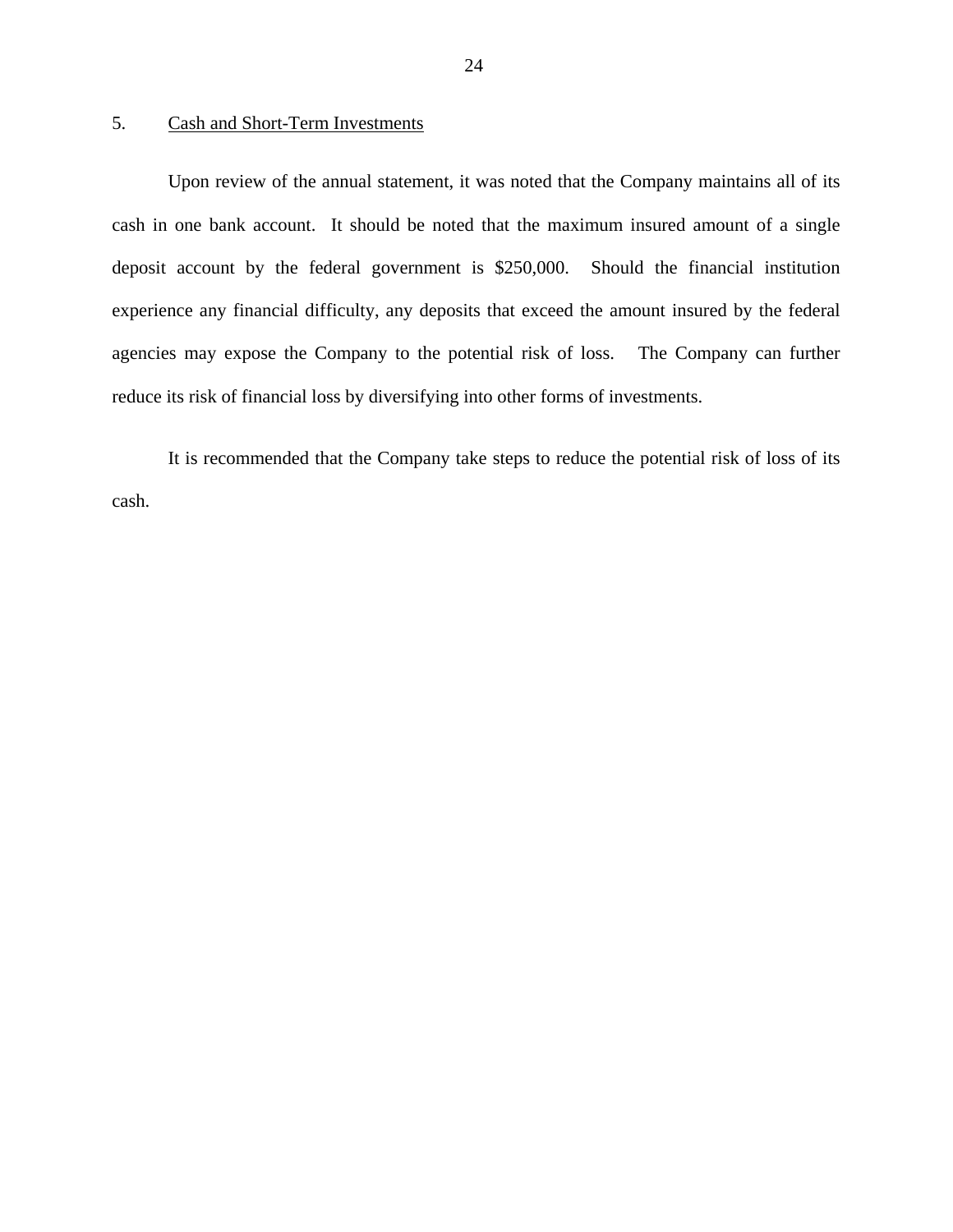## **3. FINANCIAL STATEMENTS**

### <span id="page-26-0"></span>Independent Accountants

The firm of Price Waterhouse Coopers, LLC was retained by the Company to audit the Company's combined statutory basis financial statements of financial position as of December 31st for each year in the examination period, and the related statutory-basis statements of operations, surplus, and cash flows for the year then ended.

Price Waterhouse Coopers, LLC concluded that the statutory financial statements presented fairly, in all material respects, the financial position of the Company at the respective audit dates. Balances reported in these audited financial statements were reconciled to the corresponding years' annual statements with no discrepancies noted.

The following statements show the assets, liabilities, and surplus as of December 31, 2013, as contained in the Company's 2013 filed annual statement, a condensed summary of operations and a reconciliation of the surplus account for each of the years under review. The examiner's review of a sample of transactions did not reveal any differences which materially affected the Company's financial condition as presented in its December 31, 2013 filed annual statement.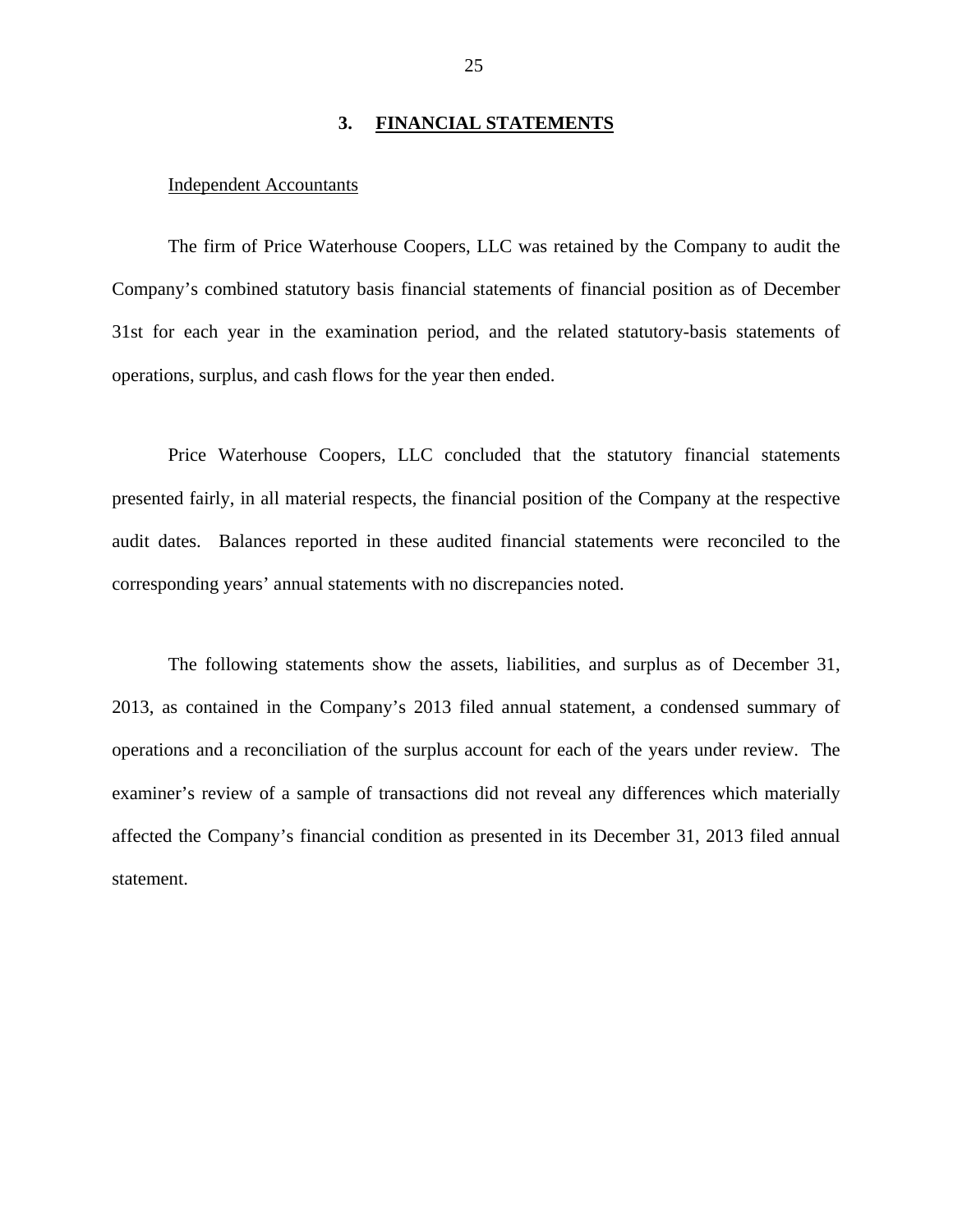## <span id="page-27-0"></span>A. Balance Sheet

## **Assets**

| <b>Bonds</b><br>Cash<br>Investment income due and accrued<br>Uncollected premiums and agents' balances in the course of<br>collection<br>Funds held by or deposited with reinsured companies<br>Amounts receivable relating to uninsured plans<br>Net deferred tax asset<br>Health care and other amounts receivable                       | $\mathcal{S}$ | 499,037<br>42,911,350<br>104<br>895,178<br>770<br>9,913,745<br>546,881<br>7,276,338                   |
|--------------------------------------------------------------------------------------------------------------------------------------------------------------------------------------------------------------------------------------------------------------------------------------------------------------------------------------------|---------------|-------------------------------------------------------------------------------------------------------|
| <b>Total assets</b>                                                                                                                                                                                                                                                                                                                        |               | \$62,043,403                                                                                          |
| <b>Liabilities</b>                                                                                                                                                                                                                                                                                                                         |               |                                                                                                       |
| Claims unpaid<br>Unpaid claims adjustment expenses<br>Aggregate health policy reserve<br>Premiums received in advance<br>General expenses due and accrued<br>Current federal and foreign income payable<br>Amounts due parent, subsidiaries and affiliates<br>Liability for amounts held under uninsured plans<br><b>Total liabilities</b> | \$            | 1,947,114<br>17,045<br>949,182<br>14,978<br>275,611<br>3,991,915<br>876,545<br>210,775<br>\$8,283,165 |
| <b>Capital and surplus</b>                                                                                                                                                                                                                                                                                                                 |               |                                                                                                       |
| Common capital stock<br>Gross paid-in and contributed surplus<br>Unassigned funds (surplus)<br>Total capital and surplus<br>Total liabilities, capital and surplus                                                                                                                                                                         |               | \$1,000,000<br>34,068,941<br>18,691,297<br>53,760,238<br>\$62,043,403                                 |

**Note:** The Internal Revenue Service has completed its audits of the Company's consolidated federal income tax return with its parent company for the tax years 2008 - 2010. The examiner is unaware of any potential exposure of the Company to any tax assessment and no liability has been established herein relative to any contingency.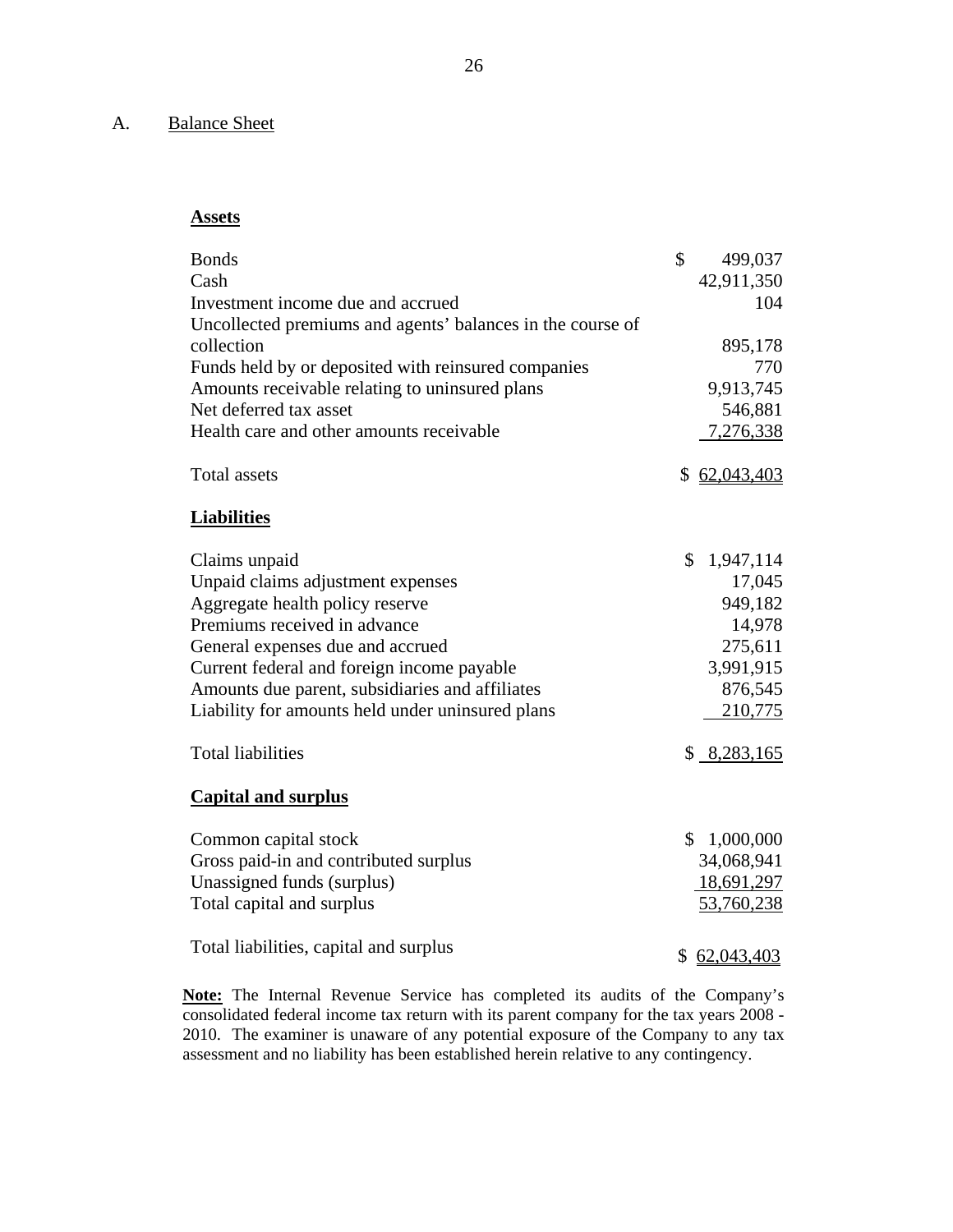# B. Statement of Revenue and Expenses

Capital and surplus increased by \$13,386,560 during the period under examination, January 1, 2011 through December 31, 2013, detailed as follows:

| Revenue                                  |                   |                    |
|------------------------------------------|-------------------|--------------------|
| Net premium income                       | \$238,731,708     |                    |
| Net investment gain/(loss)               | (59, 682)         |                    |
| Total revenue                            |                   | \$<br>238,672,026  |
| <b>Expenses</b>                          |                   |                    |
| Prescription drugs                       | \$195,377,860     |                    |
| Total hospital and medical expenses:     | \$<br>195,377,860 |                    |
| Administrative expenses                  |                   |                    |
| Claim adjustment expenses                | \$<br>1,659,779   |                    |
| General administration expenses          | 18,667,509        |                    |
|                                          |                   |                    |
| Total administrative expenses            | \$<br>20,327,288  |                    |
| Total underwriting deductions            |                   | \$<br>215,705,148  |
| Net underwriting gain                    |                   | \$<br>22,966,878   |
| Net loss from agents or premium balances |                   |                    |
| charged off                              |                   | (804, 325)         |
| Aggregate write-in for other expenses    |                   | (35,767)           |
| Net income before federal income taxes   |                   |                    |
| incurred                                 |                   | \$<br>22,126,786   |
| Federal income taxes incurred            |                   | 8,005,219          |
| Net income                               |                   | \$<br>14, 121, 567 |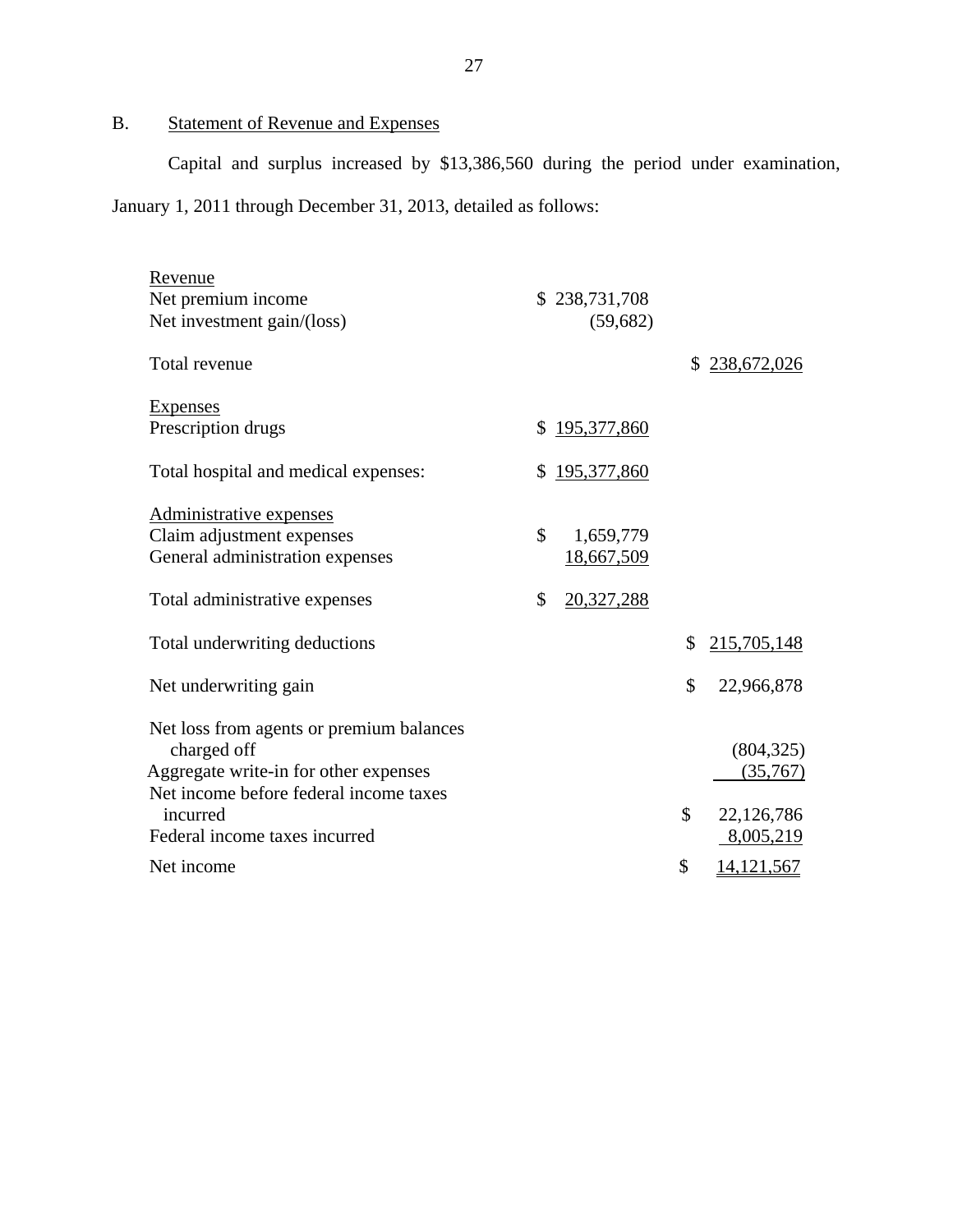# Change in Capital and Surplus

| Capital and surplus, per report on<br>examination, as of December 31, 2010 |                         |                      | \$40,373,678 |
|----------------------------------------------------------------------------|-------------------------|----------------------|--------------|
|                                                                            | Gains in<br>surplus     | Losses in<br>surplus |              |
| Net Income<br>Change in net deferred income taxes                          | \$14,121,567<br>648,656 |                      |              |

Change in non-admitted assets

| Net increase (decrease) in capital and surplus                             | 13,386,560   |
|----------------------------------------------------------------------------|--------------|
| Capital and surplus, per report on<br>examination, as of December 31, 2013 | \$53,760,238 |

\$ 1,383,663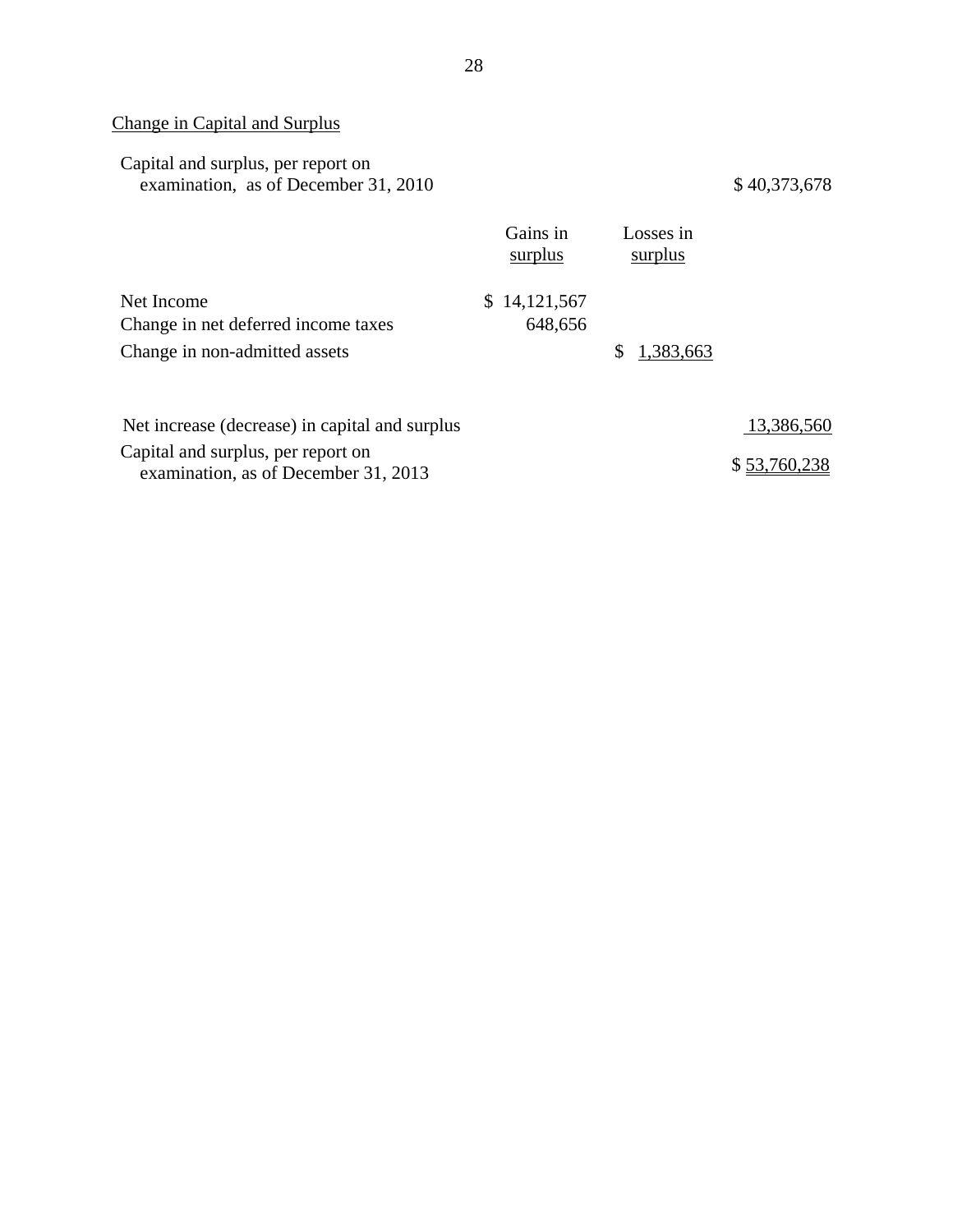## **4. MARKET CONDUCT ACTIVITES**

<span id="page-30-0"></span>In the course of this examination, a review was made of the manner in which the Company conducts its business and fulfills its contractual obligations to policyholders and claimants. In determining the scope of this review, the examiner took into consideration the Company's lines of business, Prescription Drug Part D, which falls under the purview of CMS' requirements, as opposed to the statutory requirements of the Department. Thus, the review was general in nature and is not to be construed to encompass the more precise scope of a market conduct examination and the review was limited to agents and brokers.

No issues or areas of non-compliance were noted.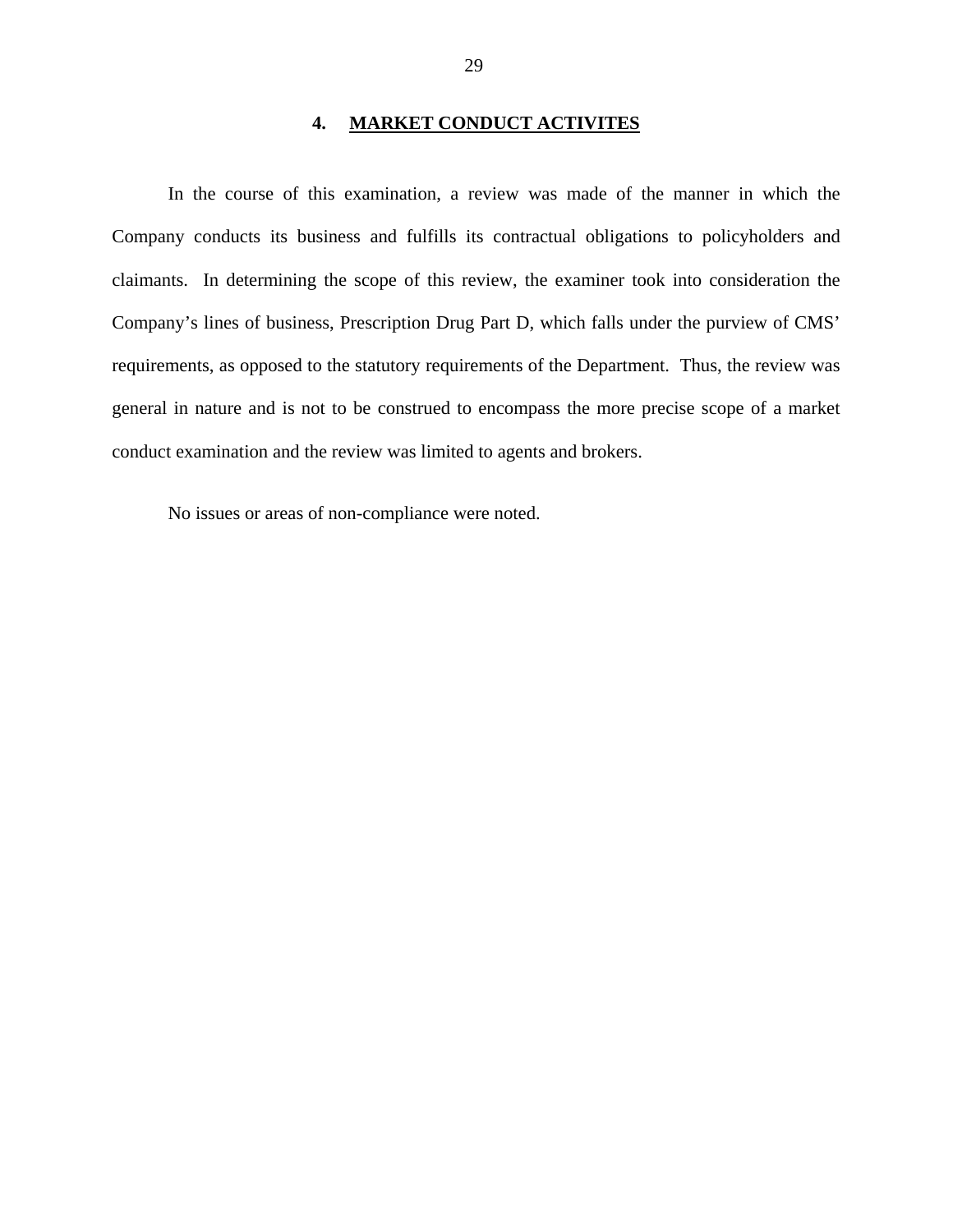<span id="page-31-0"></span>The prior report on examination as of December 31, 2010, contained the following twenty five (25) comments and recommendations (page numbers refer to the prior report):

## **ITEM NO. PAGE NO.**

## Board of Directors

1. It is recommended that MCICNY include a detailed summary  $\frac{7}{7}$ of the topics and issues that were discussed within the minutes of its board meetings.

*The Company has not complied with this recommendation*.

2. It is recommended that the Company maintain documentation  $\frac{7}{3}$ that committee meetings were held, including minutes for all of its Board of Director's committee meetings.

*The Company has complied with this recommendation*.

3. It is recommended that MCICNY comply with Article III, 8 Section 6 of its bylaws and refrain from paying Board of Director fees to salaried officers.

*The Company has complied with this recommendation.* 

## Conflict of Interest

4. It is recommended that the Company require its directors, 9 officers, and employees to affirm Policy Statement Four (4) when signing their Conflict of Interest Statements.

*The Company has complied with this recommendation*.

5. It is recommended as a good business practice that the 9 Company maintain a list of employee relatives within the company. The list should include the position of each employee relative, start dates, job description and the result of the Compliance Dept. review.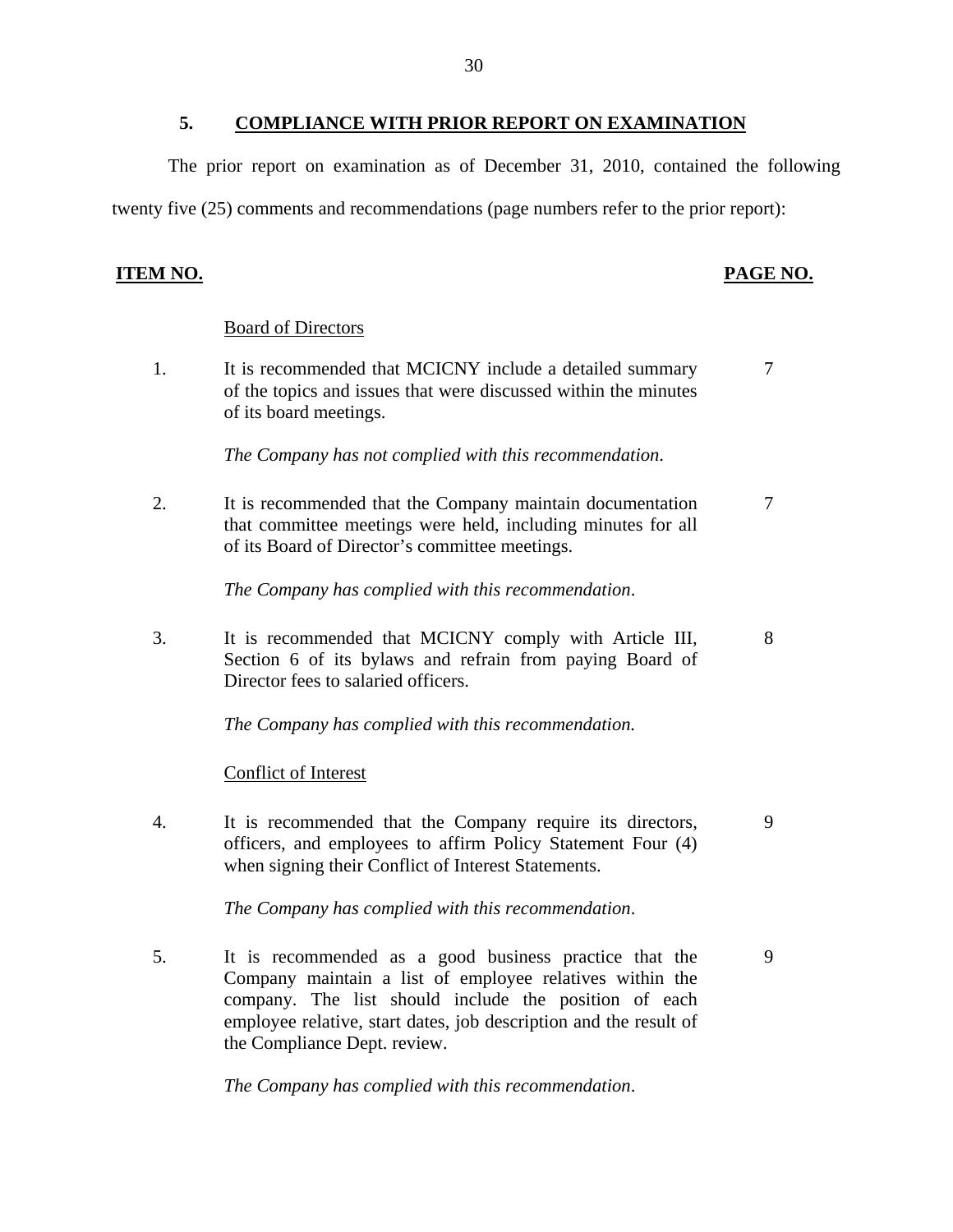## Corporate Governance

6. It is recommended that the Company cease the practice of withholding evidence that may support a conclusion that withheld documents are "Privileged and Confidential" and thus will not be provided to the examination.

31

*The Company has complied with this recommendation*.

## Enterprise Risk Management

7. It is recommended that MHS revisits its Internal Audit Department's roles and responsibilities, being mindful of its involvement in the ERM process, including facilitation roles. There should be a clear distinction between a facilitation role and the perception of "owning" parts of the ERM process and related documentation, since facilitation roles may be (mis)conceived as management roles. In revisiting the ERM function, and the primary responsibilities associated with ERM, it should be clear that management owns the entire risk management process, as well as the related supporting documentation. In short, management has ultimate accountability and responsibility for risk management, not the IAD.

### *The Company has complied with this recommendation*.

8. It is recommended that MHS establishes a Chief Risk Officer (CRO) position, or designate someone with overall accountability for the ERM function (e.g. a Director of ERM), who reports directly to the Senior Risk Management Committee, which reports ERM information to MHS BOARD OF DIRECTOR. Additionally, MHS should consider reorganizing the ERM business segment leads so that they report to a CRO / Director of ERM.

*The Company has complied with this recommendation* 

13

13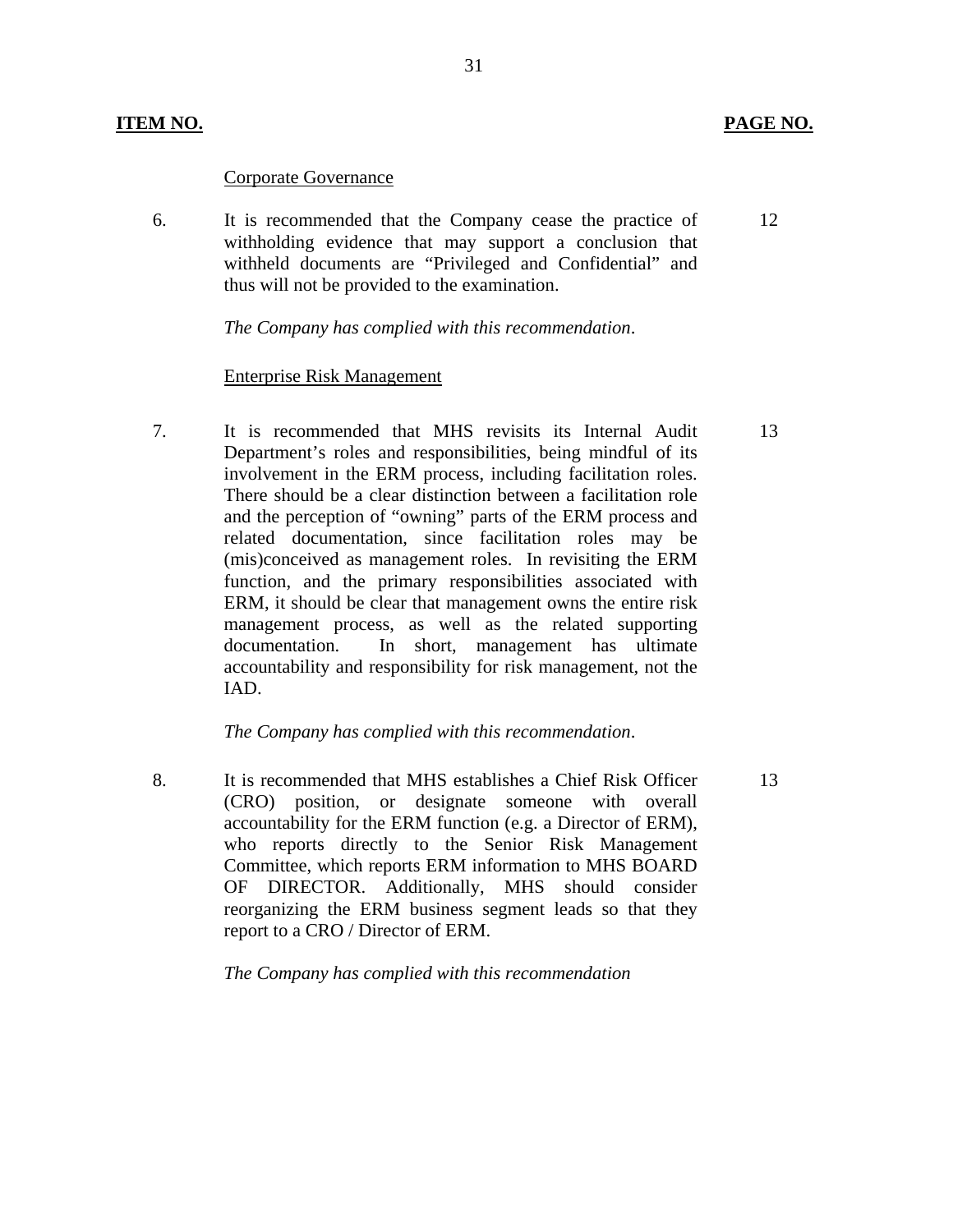| <u>ITEM NO.</u> |                                                                                                                                                                                                                                                                                                    | PAGE NO. |
|-----------------|----------------------------------------------------------------------------------------------------------------------------------------------------------------------------------------------------------------------------------------------------------------------------------------------------|----------|
| 9.              | It is also recommended that MHS establishes a clear strategy<br>and timeline for the migration of the responsibility and the<br>substantial involvement of the IAD risk expert to a CRO/<br>Director of ERM.                                                                                       | 13       |
|                 | The Company has complied with this recommendation.                                                                                                                                                                                                                                                 |          |
|                 | <b>Internal Audit</b>                                                                                                                                                                                                                                                                              |          |
| 10.             | It is recommended that the Vice-President of Corporate Audit<br>report directly to the Audit Committee on audit matters.                                                                                                                                                                           | 14       |
|                 | The Company has complied with this recommendation.                                                                                                                                                                                                                                                 |          |
| 11.             | It is recommended that the salary and performance evaluation<br>become the full responsibility of the Audit Committee.                                                                                                                                                                             | 15       |
|                 | Due to the change in requirements, this recommendation no<br>longer applied. The Company is now in compliance with the<br>new standard.                                                                                                                                                            |          |
| 12.             | It is recommended that, on a going forward basis, the<br>Company include within the minutes of the Audit Committee<br>meetings documentation to support the Audit Committee's<br>Vice-President of Corporate<br>review of the<br>Audit's<br>performance with compensation being explicitly stated. | 15       |
|                 | Due to the change in requirements, this recommendation no<br>longer applied. The Company is now in compliance with the<br>new standard.                                                                                                                                                            |          |
| 13.             | It is recommended that the Company revise the Internal Audit<br>and Audit Committee charters to clearly reflect the Audit<br>Committee as Internal Audit's primary report and to provide<br>the AC with full responsibility for the evaluation and salary of<br>the IA director.                   | 15       |
|                 | Due to the change in requirements, this recommendation no<br>longer applied. The Company is now in compliance with the<br>new standard.                                                                                                                                                            |          |

32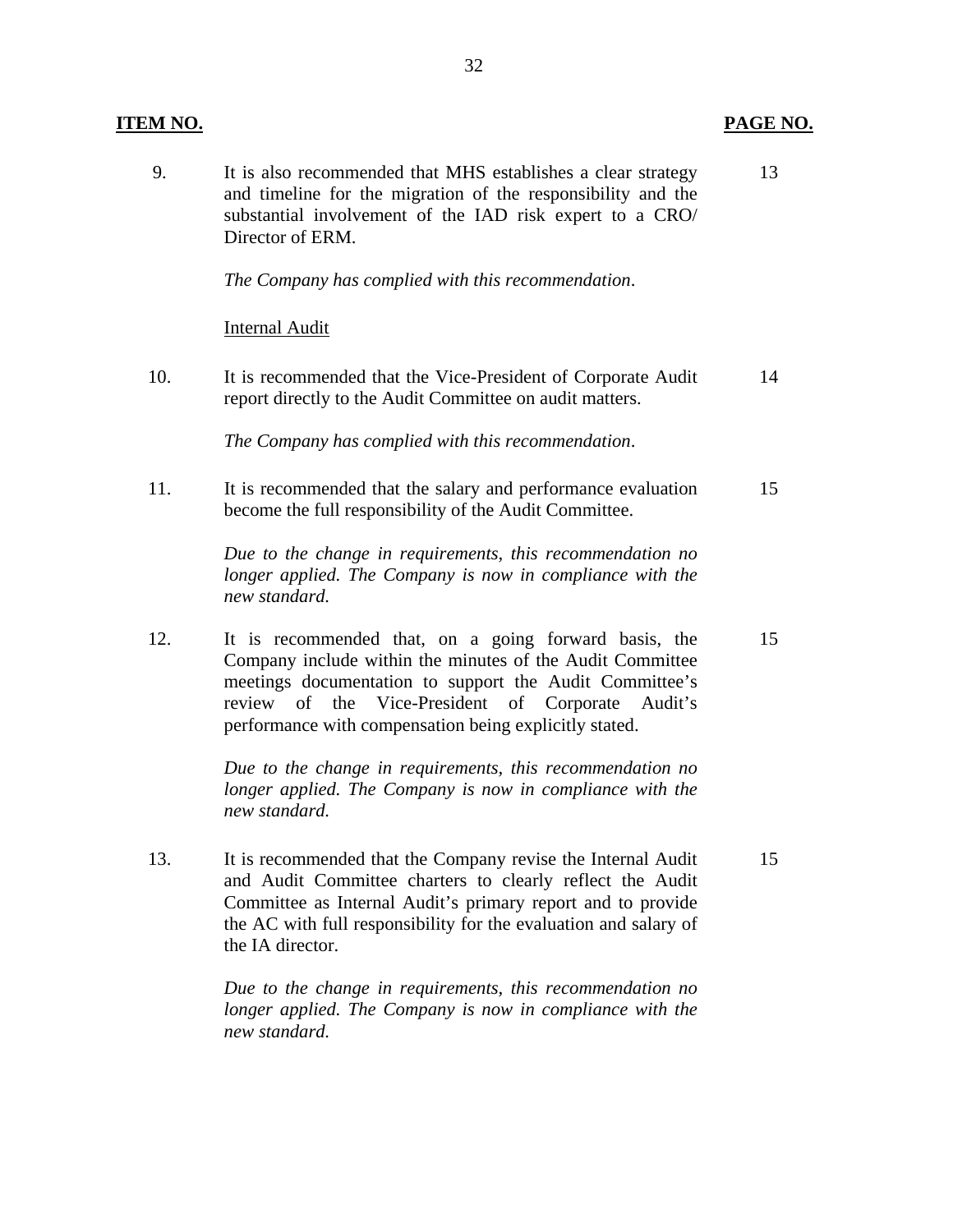## **ITEM NO. PAGE NO. PAGE NO.**

## Remediation Plan Procedures

14. It is recommended that the Company adheres to its own 16 written procedures for tracking the implementation status updates for the audit findings.

*The Company has complied with this recommendation*.

15. It is recommended that the Company maintain records/ 16 documentation of the Audit Director's evaluation of the clients' responses, the Director's assertion that actions taken on any audit finding remedy the underlying conditions and the Director's summary reports given to the Audit Executive Director and Vice President, Corporate Audit on the overall status of open audit issues.

*The Company has complied with this recommendation*.

16. It is recommended that the Company document that it has 16 followed-up with business owners with respect to the mitigation of risks until such risks are mitigated.

*The Company has complied with this recommendation*.

17. It is recommended that the Company maintain accurate and 16 detailed records of the implementation progress and the remediation that occurs after an audit.

*The Company has complied with this recommendation.* 

## Holding Company Agreement

18. It is recommended that the Company comply with the 20 requirements of Section 1505(d)(3) of the New York Insurance Law by filing its inter-company agreements with the Department prior to implementation.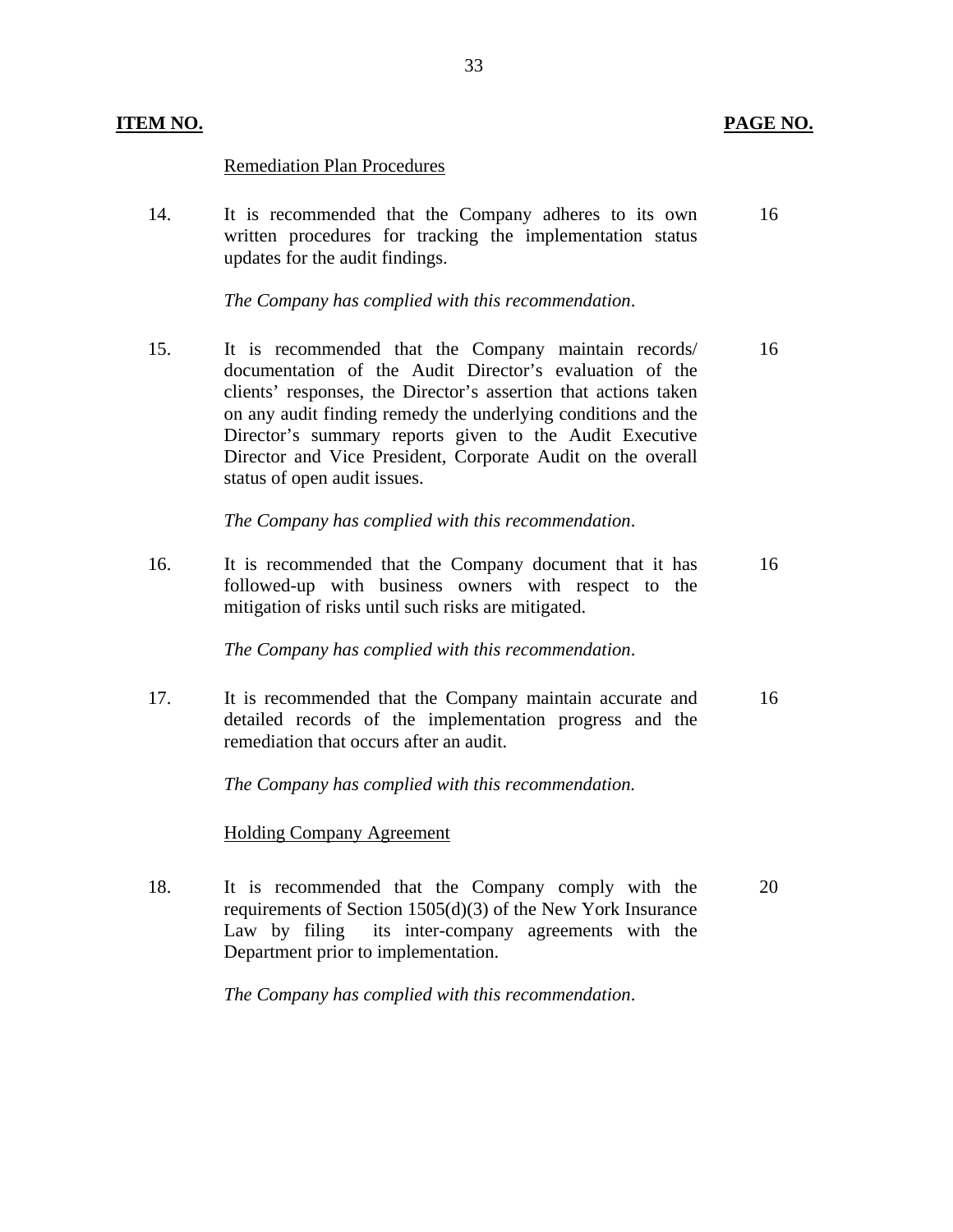## **ITEM NO. PAGE NO. PAGE NO.**

19. It is recommended that the Company settle the inter-company 20 transactions with its Parent within the timeframe of 15 days, in accordance with its service agreement.

*The Company has not complied with this recommendation*.

20. It is recommended that the Company comply with  $1505(a)(3)$  21 of the New York Insurance Law, Part 91.4 of Department Regulation No. 33, and Paragraph 8 and 9 of Statement of Statutory Accounting Principles No. 70 and ensure that expenses are allocated from the parent to the Company on an equitable basis.

*The Company has complied with this recommendation*.

21. It is recommended that the Company comply with its own 21 service agreement and prepare and update studies on a regular basis to ensure that the allocations are prepared accurately.

*The Company has complied with this recommend*.

22. It is also recommended that the Company comply with its own 21 service agreement and maintain the monthly reports and supporting documents of all inter-company allocations.

*The Company has complied with this recommendation*.

## Accounts and Records

23. It is recommended that the Company properly allocate the 22 claims adjustment expenses and investment expenses to the line items shown in Part 3 of its Annual Statement Underwriting and Investment Exhibit ("Analysis of Expenses") in accordance with the requirements of Department Regulation No. 33 and the NAIC Health Annual Statement Instructions.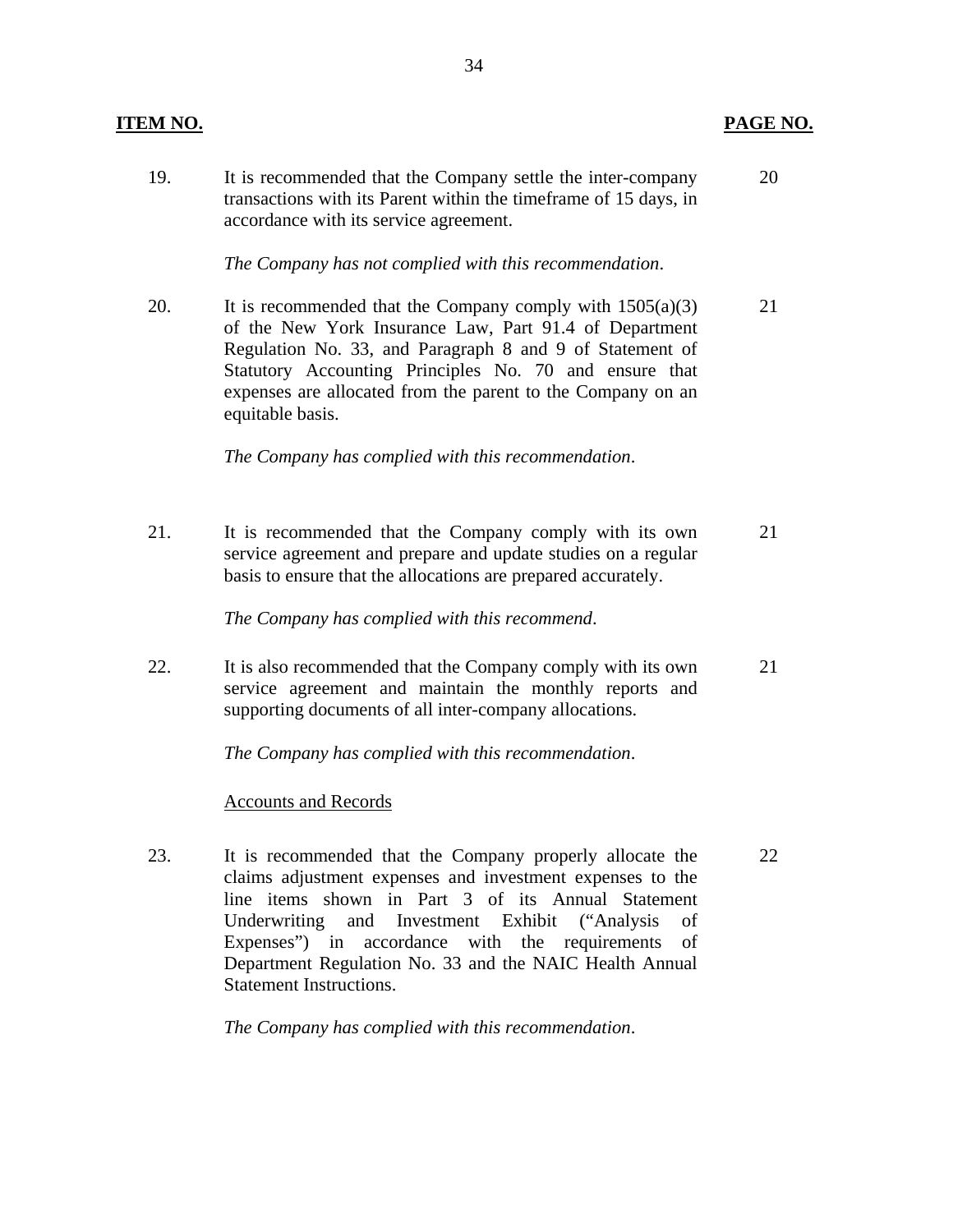## **ITEM NO. PAGE NO.**

## Agents and Brokers

24. It is recommended that Medco comply with the requirements 27 of Sections 2112(a) and 2112(d) of the New York Insurance Law and notify the Department of all appointments and terminations of its agents.

*The Company has complied with this recommendation*.

25. It is recommended that the Company comply with the 27 requirements of Sections 2114(a) (3) of New York Insurance Law and pay commissions only to licensed and appropriately appointed agents.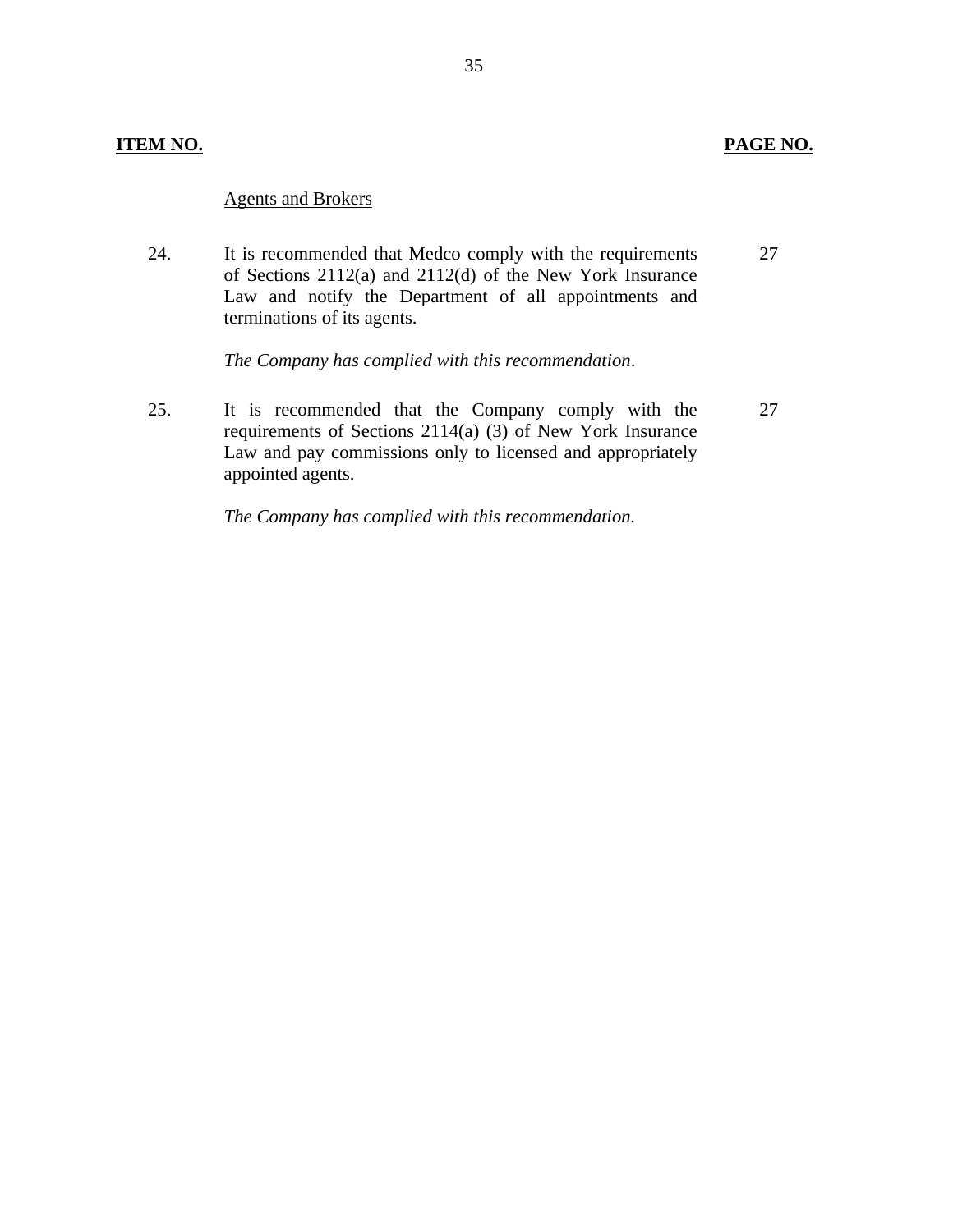## **6. SUMMARY OF COMMENTS AND RECOMMENDATION**

## **ITEM PAGE NO.**

9

## A. Management and Controls

- i. It is recommended that the minutes of the MCICNY Board of Directors' meetings document the active participation and decision-making of the Board in monitoring and overseeing MCICNY's business affairs. It is noted that a similar recommendation was made in the prior report on examination. This leads to a concern that the Board may not be taking a sufficient role in corporate oversight. 8
- ii. It is recommended that each member of the board of directors complies with Section 312(b) of New York Insurance Law and reviews the report on examination and sign the attestation in a timely manner.

## B. Enterprise Risk Management

- i. It is recommended that the Company maintains supporting documentation with appropriate detailed descriptions and explanations of the risks identified, the measurement approaches used, key assumptions made, and outcomes of any plausible adverse scenarios that were run. 12
- ii. It is recommended that the Company identifies and quantifies its risks in a manner that is appropriate to the nature, scale, and complexity of the risks the insurer bears and that such identification and quantification should be adequate for capital management and solvency purposes. 12
- iii. It is also recommended that the ERM function incorporates risk tolerance levels and limits in the risk policy and procedures, business strategy, and day-to-day strategic decision making processes. 13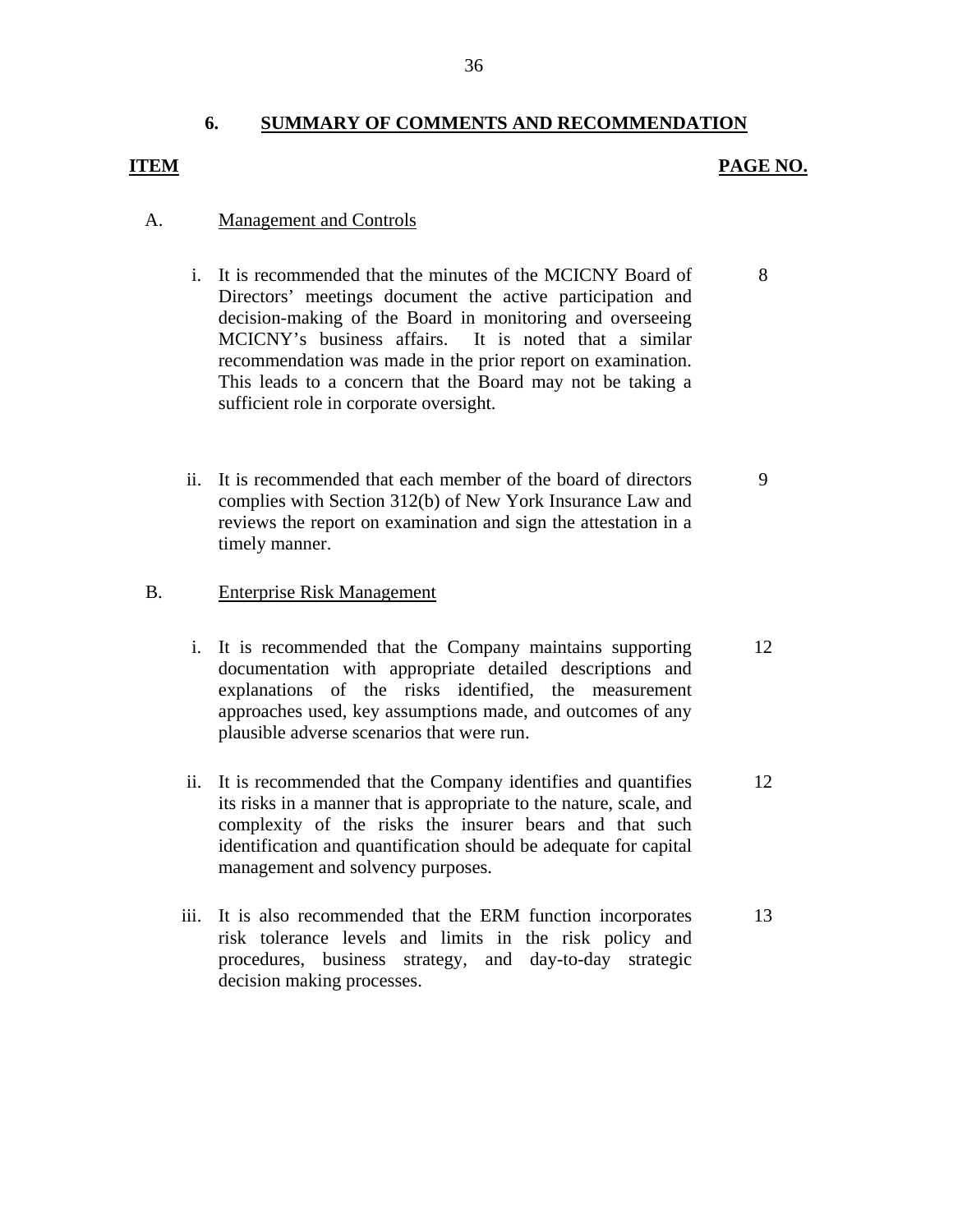- iv. It is recommended that the Company implements a formal written risk policy to delineate the risk/reward framework, risk tolerance levels and risk limits. 13
- v. It is recommended that prospective solvency assessments, including scenario and stress testing, be made a key component of the Company's ERM function, highlighting the impact of such scenario and stresses on the Company's future solvency. 13
- vi. It is recommended that the Company considers a risk and capital management process to monitor the level of its financial resources relative to its economic capital and regulatory capital requirements. 13
- vii. It is recommended that the ERM function incorporates investment policy, asset-liability management policy, effective controls on internal models, longer-term continuity analysis, and feedback loops to update and improve ERM continuously. 13

## D. Holding Company System

- i. It is recommended that the Company revises the service agreement to reflect the changes implemented as a result of the merger and provide the agreement to the Department for review and non-disapproval. 16
- ii. It is also recommended that the Company updates the cost allocation schedule in the service agreement to accurately reflect the cost allocation methodology currently being used. 16
- iii. It is recommended that the Company settles the inter-company payments with MHS within the timeframe set forth by the term of the Service Agreement. 17

A similar recommendation was made in the prior report on examination.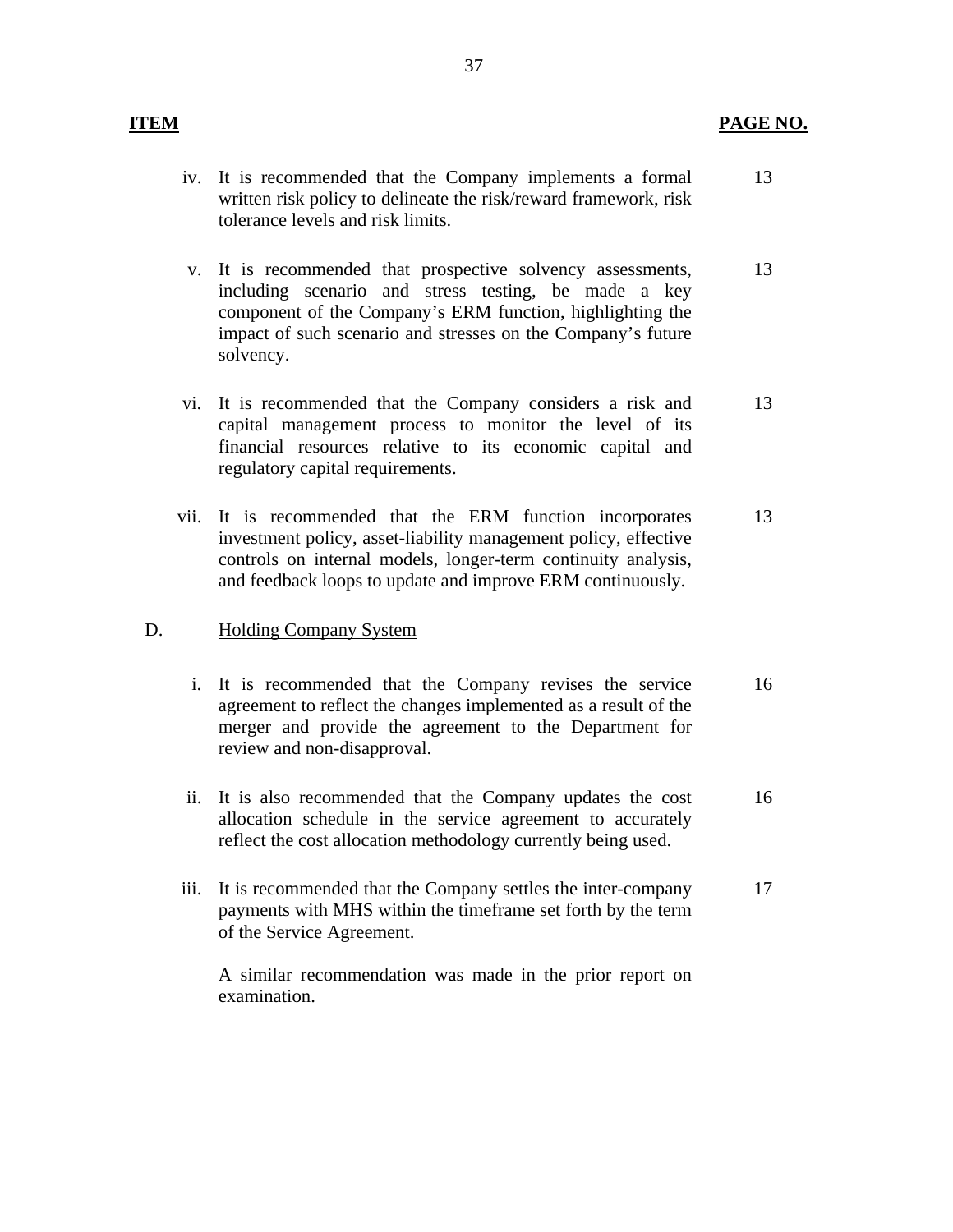- iv. It is recommended that the Company revises its Tax Allocation Agreement in compliance with the requirements of Circular Letter No. 33 (1979) and files the revised Agreement with the Department for approval.
- E. Circular Letter No. 3 (2013) Disaster Planning, Preparedness and Response

It is recommended that the Company complies with the requirements of Circular Letter No. 3 (2013), and any updates to that Circular Letter, by filing timely and completely, its annual Disaster Response Plan, Disaster Response Plan Questionnaire and Business Continuity Plan Questionnaire.

## F Accounts and Records

- i. It is recommended that the Company exercises greater care and completes Schedule Y in accordance with the NAIC's Annual Statement Instructions. 21
- ii. It is recommended that the Company reports accurate information with respect to the parties of the Tax Allocation Agreement in its filed annual statement. 21
- iii. It is recommended that the Company complies with the instructions of the New York Annual Statement Supplement and reports directors' and officers' salaries from all entities within the holding company system. 22
- iv. It is recommended that the Company complies with the requirements of SSAP No. 84 and confirms the amount of pharmaceutical rebates it is entitled to receive prior to reporting them as a receivable. 23
- v. It is recommended that the Company take steps to reduce the potential risk of loss of its cash. 24

20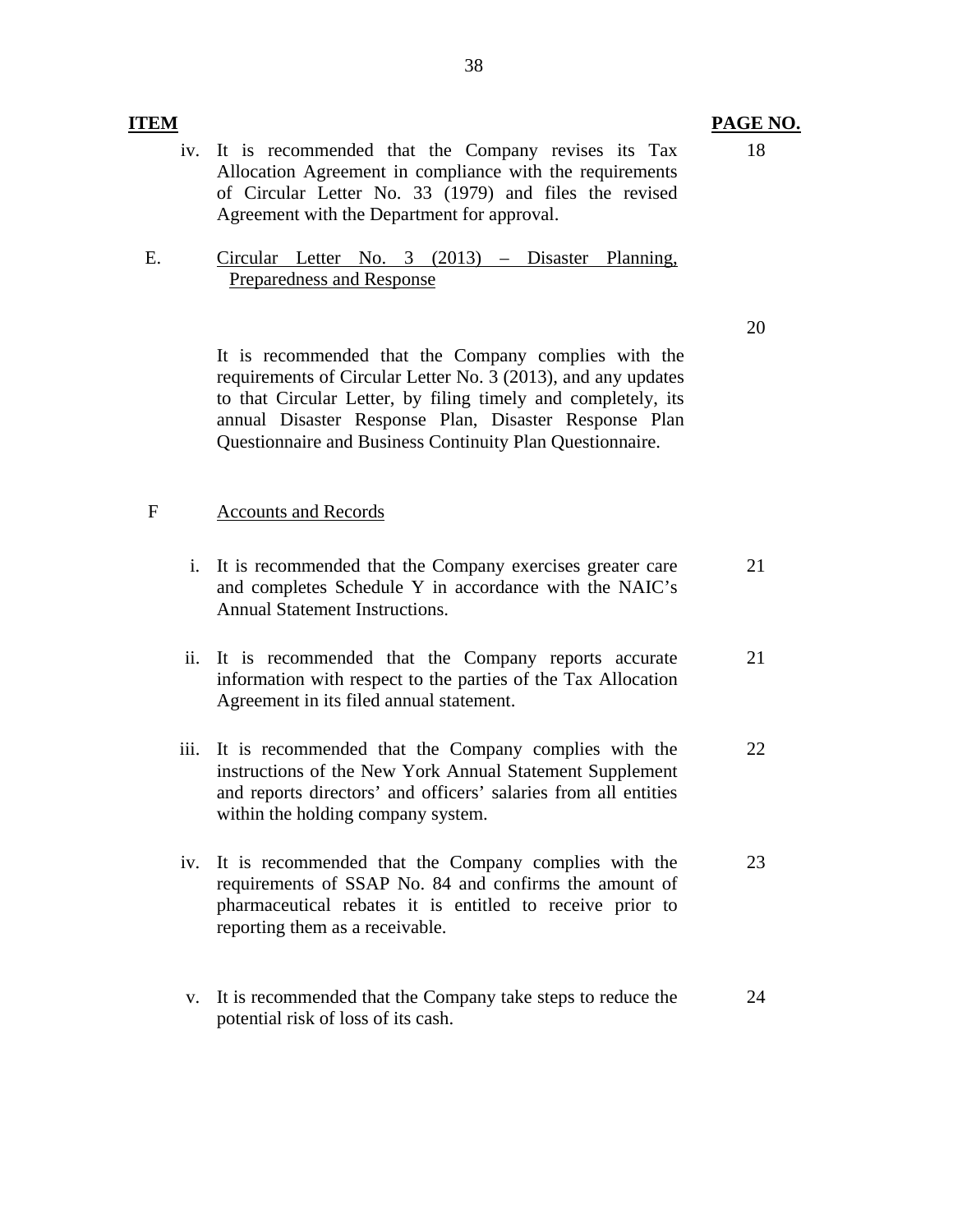Respectfully submitted,

 $\frac{|S|}{|S|}$ 

Kaiwen Guo Associate Insurance Examiner

STATE OF NEW YORK ) ) SS  $\mathcal{L}$ COUNTY OF NEW YORK)

Kaiwen Guo, being duly sworn, deposes and says that the foregoing report submitted by him is true to the best of his knowledge and belief.

> $\sqrt{S}/$ Kaiwen Guo

Subscribed and sworn to before me this  $\_\_\_\_\_\$  day of  $\_\_\_\_\_2$